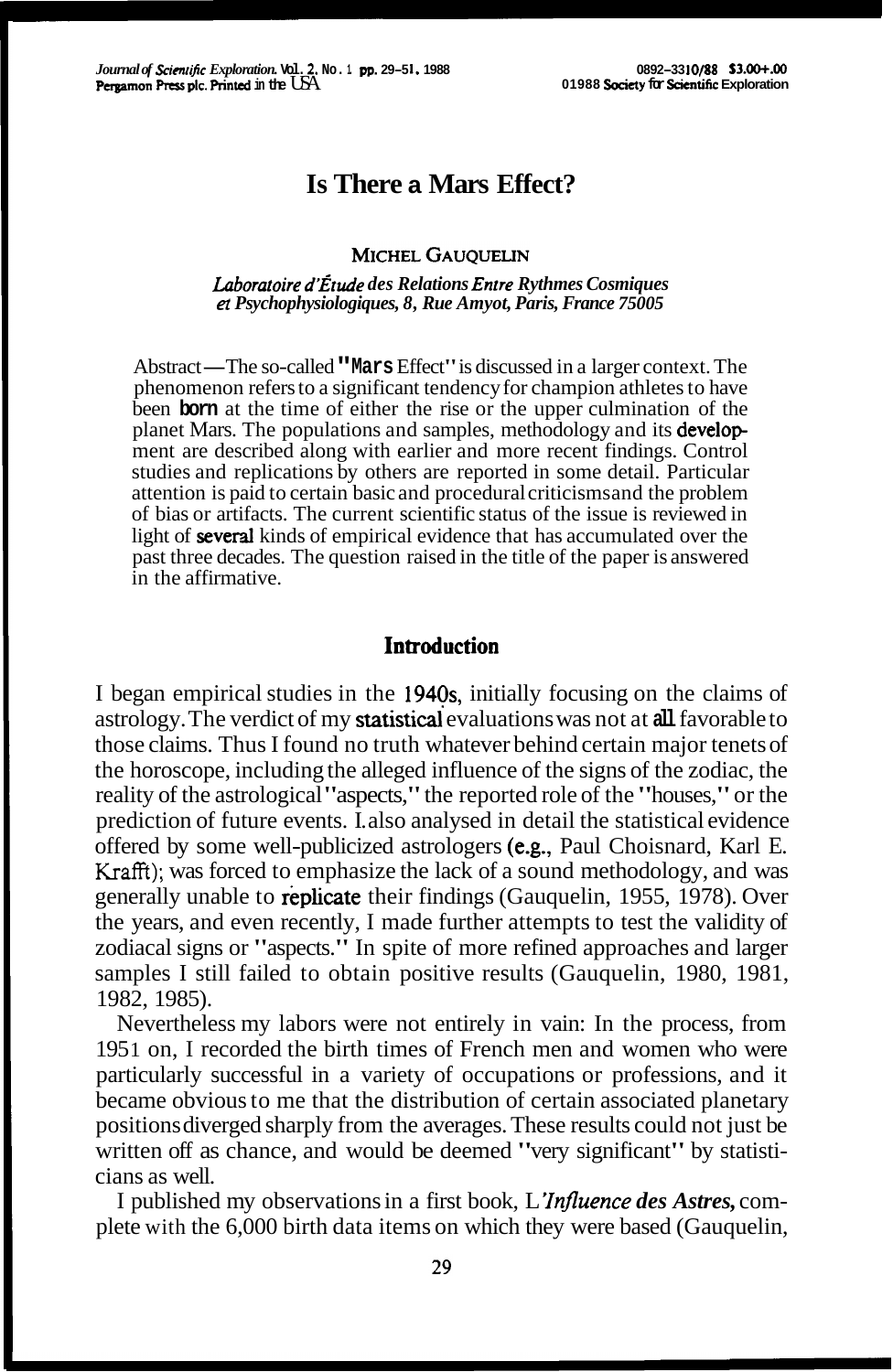1955). It was in this book—unfortunately not yet available in English—that I described what has become known as the "Mars effect." This is the marked tendency for champion athletes to be born when the planet Mars has either risen over the horizon or passed its upper culmination. This particular pattern is seen far more frequently around the birth of outstanding athletes than for low ranking ones. As some readers are aware, the Mars effect referred to here has been under skeptical scrutiny by experts for many years. Additional details regarding this two-decade long controversy are summarized later.

It is important to emphasize, however, that the Mars effect for sports champions is merely one among my many findings concerning famous individuals. For instance, Jupiter, in analogous fashion, was found linked to success in politics, cinema, theater, and journalism; Saturn, with accomplishment in science; the moon, "favorable" in the case of writers. Besides athletes Mars also played much the same role for military leaders, chief executives, physicians, and so forth. Very generally, planetary position at athletes Mars also played much the same role for military leaders, chief executives, physicians, and so forth. Very generally, planetary position at birth—in term of the rise and upper culmination—was found associated with with outstanding professional accomplishment. Results obtained in France have been successfully replicated through records of 18,000 other notable Europeans. Details were given in my second book, *Les Hommes et les Astres*  (Gauquelin, 1960). In 1970 my laboratory published six volumes comprising all the birth and planetary data assembled since 1949 (Gauquelin, 1970). This enables interested scientists to verify the materials and the conclusions. Recently, I carried out additional replications, with positive outcome, on 1,400 eminent Americans (Gauquelin, 1982) and on new European samples, mostly French (Gauquelin, 1979, 1984), again making available the data base for inspection.

It is logical that scientists are most reluctant to accept findings of such an extraordinary nature. Indeed, biases or errors seem the most reasonable explanation. It is, therefore, necessary to describe my methodology in greater detail.

## **Methods and Procedure**

My chief purpose was establishing an objective method that could be verified at every step: (1) the gathering of data; (2) astronomical computations; (3) statistical analysis. This seems to be the only way to establish the validity of the observations. The main problems to be solved here are discussed in what follows.

## *I. Gathering Birth Data*

*Biographical Dictionaries.* The names of eminent individuals were culled from biographical directories and similar sources. These publications commonly list the date and place of birth of everyone included. In the framework of my research, they **satisfy** three important criteria: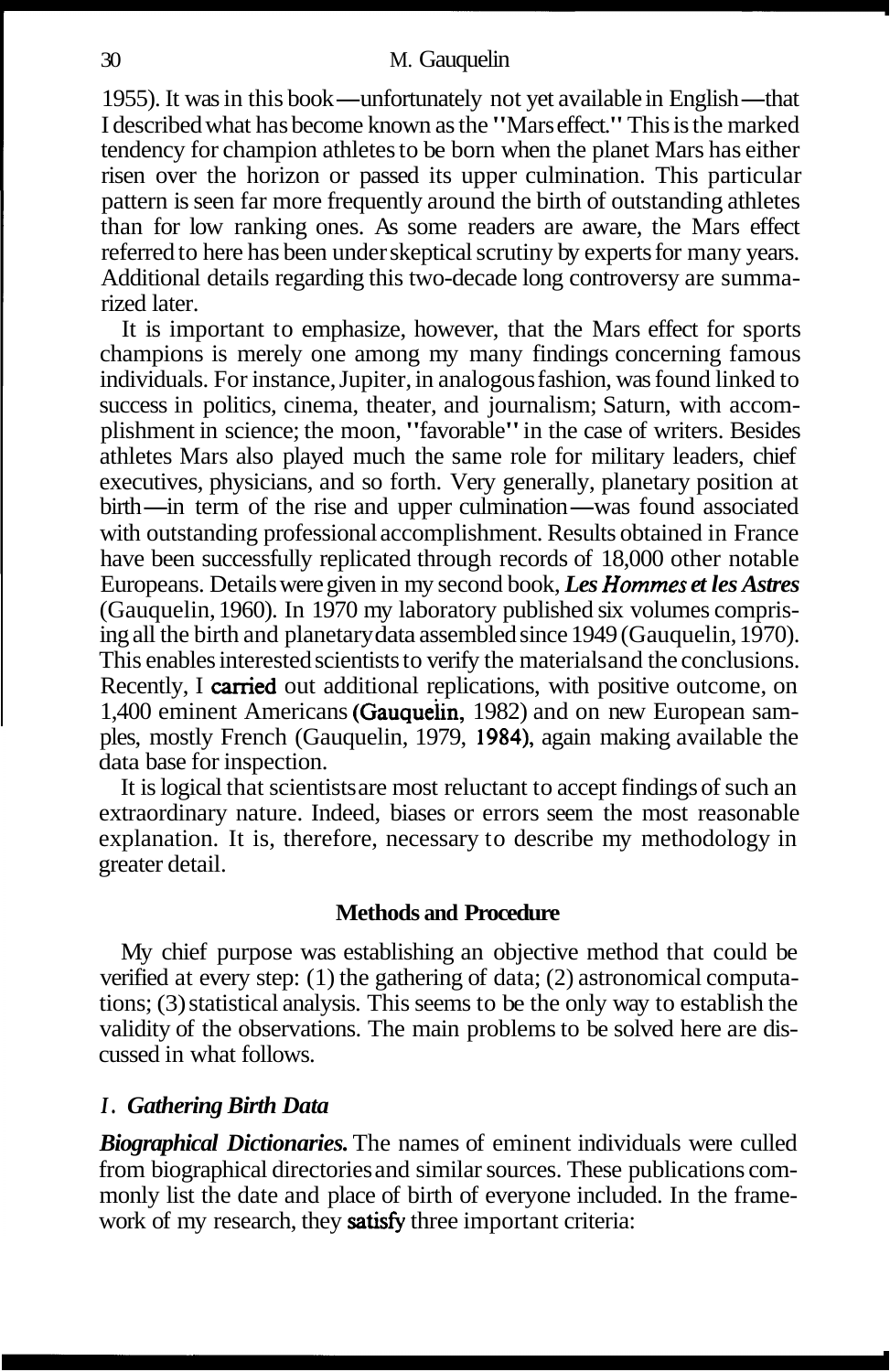- Objectivity: The dictionaries were compiled by individuals other than myself and for a different purpose;
- Homogeneity: All members of the group listed have in common that they had achieved success in the same occupation or profession;
- Large number of cases: Directories tend to afford access to the names of many hundred or thousands of successful individuals.

However, as I have been pointing out since the beginning of my work, success in a professional activity is merely a convenient criterion of analysis and cannot figure in the direct explanation of the observed statistical relationships (Gauquelin, 1955, 1960, 1973).

The search for biographical works, whether in France, other European countries, or in the United States, often entailed serious difficulties. Therefore, the relative abundance or paucity of data in respect to specific professional groups also reflect the relative comprehensiveness of the sources I was able to locate. Whatever was found was used, and none was arbitrarily omitted.

It was also necessary to avoid an arbitrary selection among the records collected. Whenever possible, all Subjects listed in the dictionaries were included in my investigations. Some of these sources, however, contained so many entries that the criterion of true notability or renown could not have been met. In such instances, clearly outstanding individuals had to be differentiated from the more obscure. Objective criteria of selection were accordingly defined and, once adopted, were maintained throughout the research phase in question.

*In formation from Birth Registries.* The observed statistical relationships evidently involve the planets' movement and position at birth. It was, therefore, necessary also to know the hour of each birth. This information together with the date and place is recorded in the official birth registries. I would, therefore, write to the registry office of each place of birth given in the directories in order to confirm the date and to obtain the precise hour. All the responses received are kept in files in my laboratory and in their original envelopes. There they are available for inspection (**Kurtz**  $\&$ Gauquelin, 1977; Dean, 1987; Ertel, 1987). Of course, I did not receive the information in every instance, but in each **case** where the record was thus incomplete, an explanation or justification is added (for additional details see Gauquelin, 1955, 1960, 1970, 1979, 1982, 1984). The chief limitations were due to the following:

- Incomplete documentation (generally omission of the hour of birth);
- Name of the individual sought is not on record in the registry office of the birth place listed in the directory;
- Refusal to give out information (seldom, except in West Germany and, even more so, in the U.S.A.);
- No reply from the office (very rare).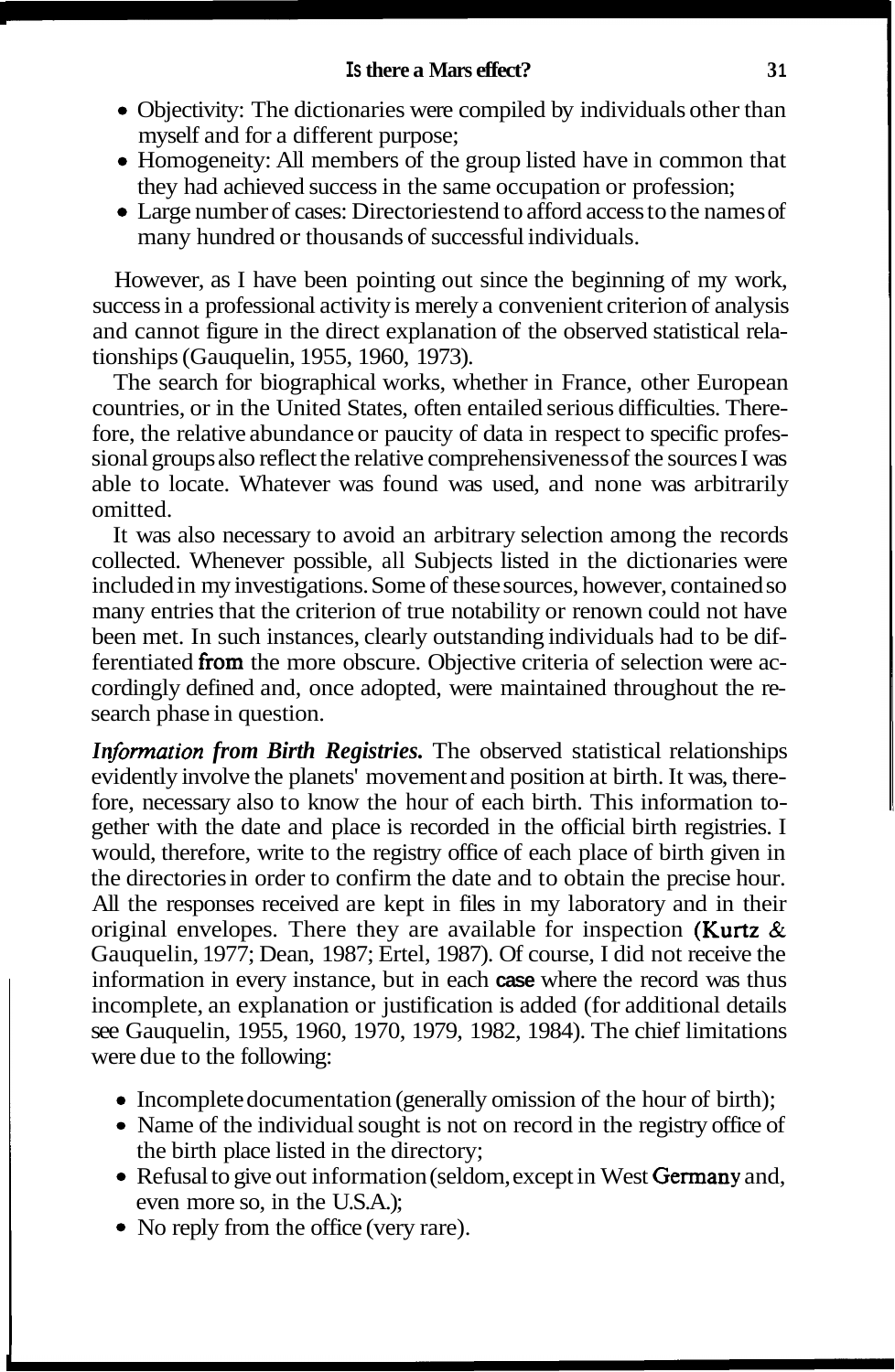Let me finally note that the relative degree of confidence in the information obtained from registries in Europe was the subject of a special study by historical epoch and country. The associated reliability was proven to be sufficient; that is, it would permit statistical effects like the ones I observed to be manifested, provided such did exist. For example, as far as birth hours are concerned, a study of data originating between 1850 and 1940 revealed a margin of error of only 20 minutes (Gauquelin, 1959, 1960, 1971; Reverchon, 1967). In the **U.S.A.** the corresponding precision tended to exceed that of the European records (Gauquelin, 1982).

*The Data Base.* The number of Subjects overall is in excess of 30,000. The records were gathered in France, Italy, Germany, Belgium, and the Netherlands; and later, in the United States. They span the time from 1793 to 1950, with the majority of births dating to the second half of the 19th and the beginning of the 20th century, respectively. The time when the registries were first established (and birth hours becoming a matter of record) varies from country to country. In France it was 1793; Napoleon also introduced the system, within a few years, in Belgium, the Netherlands, the West bank of the Rhine (Germany) and Naples and Sicily in Italy, respectively. On the other hand, in most of Italy the system was not put into effect until 1866; and in most of Germany, not until 1876. In the United States considerable variation existed across the states. Of course, the more recent the records, the fewer relevant data one can expect to gather for the present purpose. (For specifics, see Gauquelin, 1955, 1960, 1970, 1982.)

#### *2. Astronomical Data*

Correlations I observed here involve the position of bodies of the solar system relative to the terrestrial horizon and meridian, that is, two selected positions of the daily movement.

## *Daily Movement*

The celestial bodies appear, over the same period of time and with a uniform movement, to describe a circle parallel to the celestial equator, with the axis defined by the geographic poles.

As seen from the earth those bodies always rise on the Eastern horizon, reach their culmination, and set on the West. They thus occupy **all** the possible positions on their circular path (e.g., like the sun). This apparent motion is due to the 24-hour rotation of the earth on its axis. I examined the positions of those various bodies during the daily movement in relation to the birth time of each Subject of the professional groups mentioned earlier. Calculating these positions does not present fundamental difficulties. Indeed they have long been available as tabulations or in yearbook format.

Thus, assuming we wish to know the trajectory of Mars in the sky over Paris on 24th of May, 1956, we need only consult a yearbook to find that on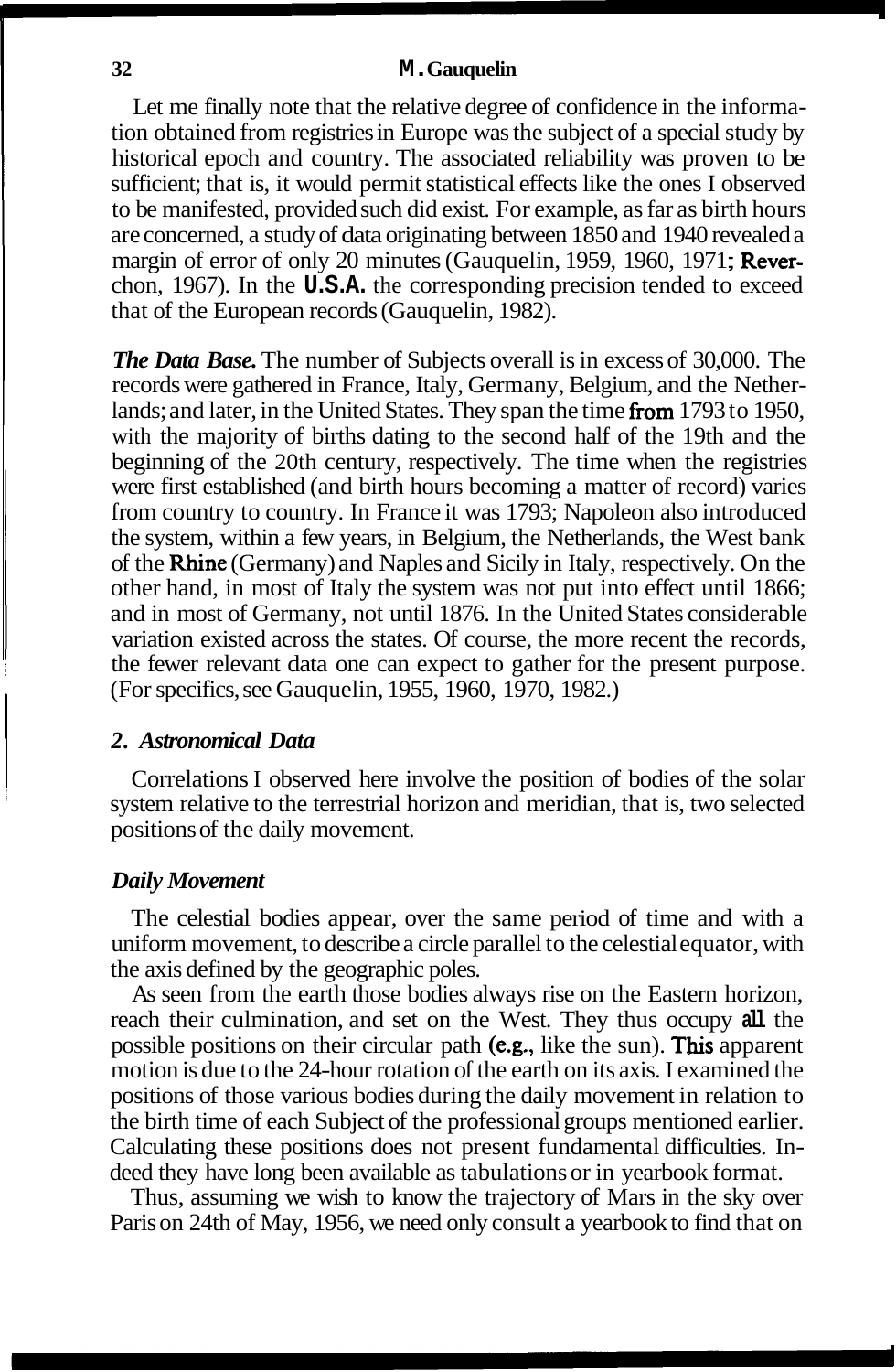#### **Is there a Mars effect? 3 3**

this date the planet rose at  $0.44$ , reached its highest point at  $0.633$ , and set at 10:22. Determinations like these are readily available. Let us now imagine that a certain child **was** born in Paris on May 24th, 1956. If he **was** born at 1 a.m., then Mars would just have appeared on the horizon. If birth occurred at 6 a.m., Mars would just have culminated in the sky of the city and begun its descent.

## *Dividing the Planetary Trajectory Into sectors*

In our circumstances we cannot. however, be content with such general descriptions. In order to assign usable probabilities to the planet's positions we will in practice divide its daily path into sectors which can serve as reference. In my research I have employed a division into 36, 18, or 12 sectors, respectively (Figure 1). In a sense, this creates a cosmic roulette wheel numbered from 1 to 36 ( or I to 18, or 1 to 12), always counted from the planet's rise. At the time of a person's birth, each planet is located in one



**Fig. I. The three divisions of the daily movement.**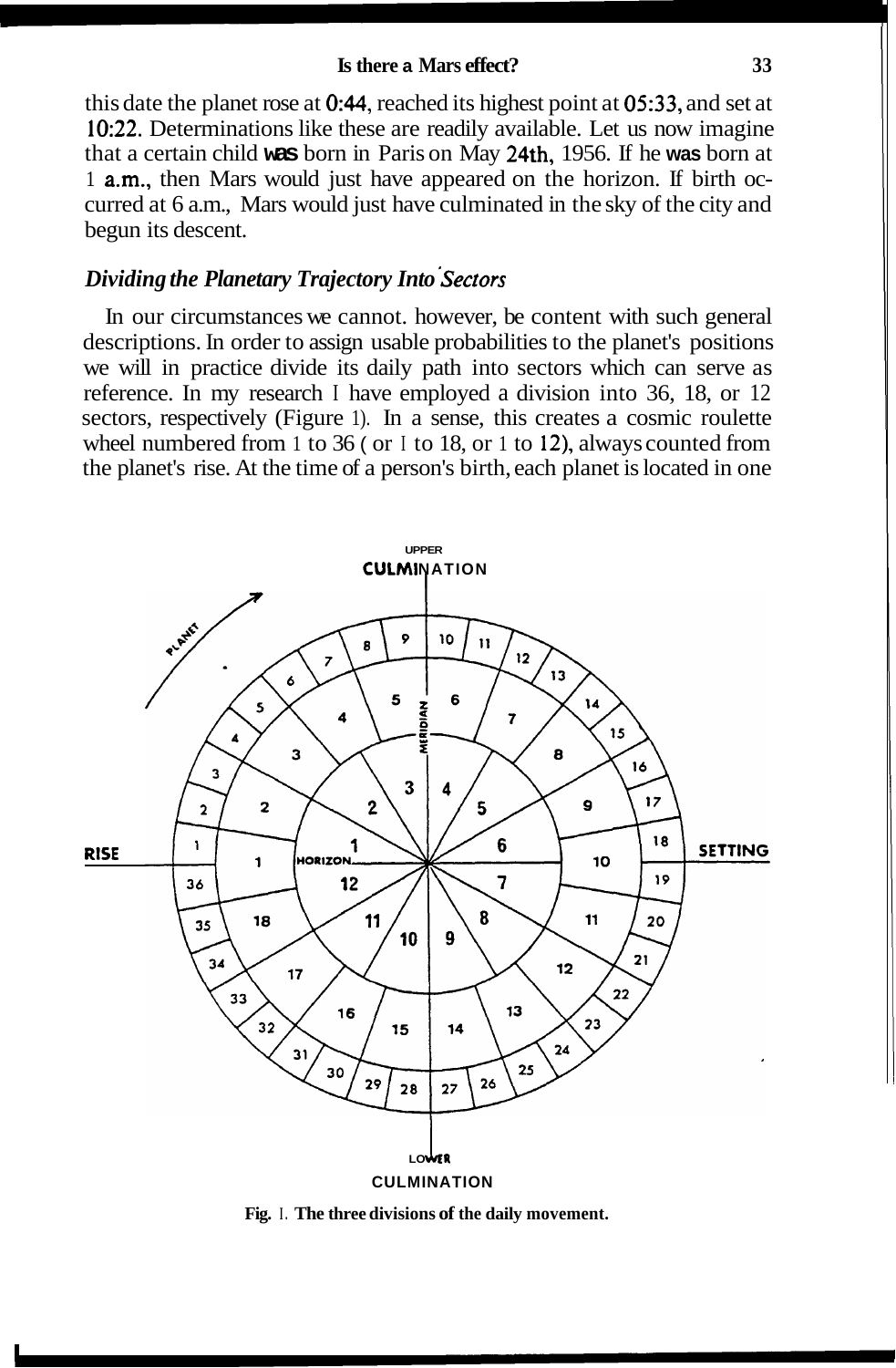of the 36 sectors on the celestial "dial." If we have a hundred or a thousand birth records, we can quite reliably estimate probabilities from the frequency with which a planet had appeared in sectors No. 1, 2, . . . , 36. Indeed there is a resemblance to the situation at a casino table where the gambler makes note of the numbers that come up after each spin of the roulette wheel. In this manner we can generate distributions for each planet and each population of Subjects. Thus the distribution of Mars across the 12 sectors has been determined for the time of birth of 2,088 sports champions (Gauquelin, 1972).

## *Calculating Expected Frequencies*

At first thought, the mapping of the sky I adopted might make it appear as if each planetary body would be found equally likely in any one of the N sectors defined. In general, however, the figure differs from such an average. The actual incidence for each sector is, to a greater or lesser degree, a function of specific astronomical and demographic factors. The demographic variance, for example, is primarily accounted for by the nonrandom distribution of births over the 24 hours (see Section B, below). Therefore, it is necessary for a statistical analysis to calculate the expected frequencies taking those factors into account. Numerous problems arise in these calculations, and a thorough individual analysis is required for each planet and each Subject population.

Consider, for example, the planet Mars and the 2,088 European champion athletes born between 1880 and 1945 (Gauquelin, 1972):

(A) The daily movement of Mars during that period, given a mean Northern European latitude of 47<sup>°</sup>N, was such that:

- 1. The probability for Mars to occupy either a diurnal or a nocturnal sector was nearly the same;  $\Sigma$  diurnal **arcs**/ $\Sigma$  nocturnal arcs = 1.02, slightly favoring the day time segments over the night. The minor difference is primarily due to the eccentricity of the Mars orbit and interacting zodiacal parameters (Gauquelin, 1957).
- 2. Mars is observed four times as frequently in conjunction with the sun as in opposition, which plays an important part in (B), below.

(B) Births are not evenly distributed over the 24 hours of the day. Rather, there is a maximum in the morning and a minimum in the afternoon. Furthermore, and referring to (2) above, Mars had a slightly greater probability (by 4%) to occupy a sector near its rise than near its setting, with bility (by 4%) to occupy a sector near its rise than near its setting, with culmination intermediate  $(-1\%)$  (Gauquelin, 1955, 1957). Given a large number of births, distributed over a long period of time—as is the case wi number of births, distributed over a long period of time—as is the case with the athletes—the above analysis will enable us to create, in approximation, a "model sample" for the expected probability of Mars to occupy each of the sectors, and as determined by the several relevant astronomical and demo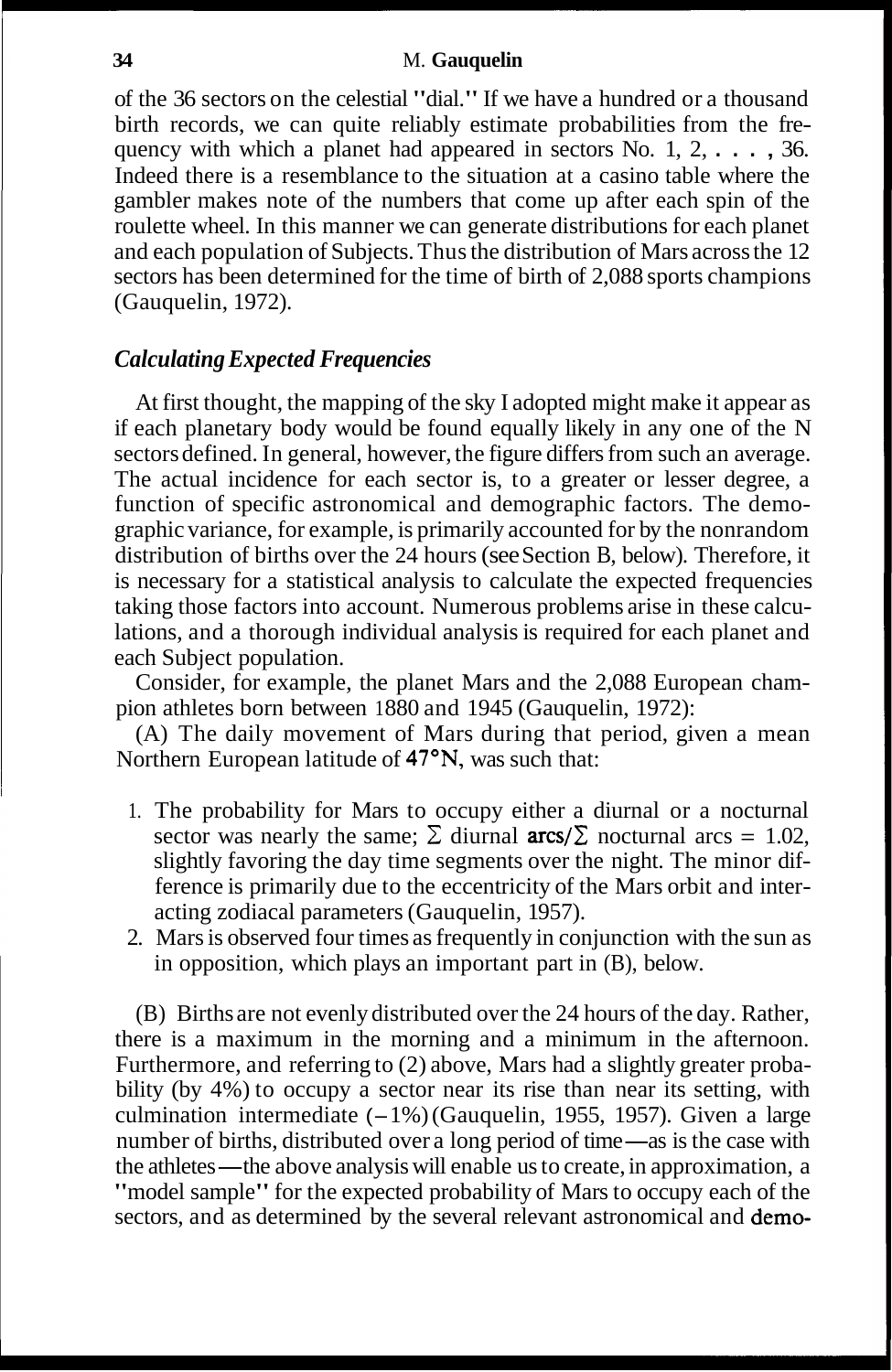graphic conditions noted (Gauquelin, 1957, 1960, 1988). On the other hand, when the actual distribution of sector appearances and transitions graphic conditions noted (Gauquelin, 1957, 1960, 1988). On the other<br>hand, when the actual distribution of sector appearances and transitions<br>differs substantially from the expected pattern—and this, again, is the case<br>wit hand, when the actual distribution of sector appearances and transitions differs substantially from the expected pattern—and this, again, is the case with the champion athletes—it is advisable to examine the circumstances with the champion athletes—it is advisable to examine the circumstances surrounding every birth so as to ascertain whether idiosyncratic or "Subject" variables" could account for the findings. We employ, therefore, the following procedure (Gauquelin, 1957, 1960, 1972, 1979, 1988).

*Individual Births.* For a given day and geographic locale the expected incidence for a planet to be in a specific sector is determined by several parameters, primarily:

- 1. The length of the semidiurnal arc (or semi-nocturnal arc as the case may be) which is itself a function of the planet's declination and the geographic latitude; "semidiurnal" or "semi-nocturnal" naturally refer to the distance between the rise and relevant (upper or lower) culmination.
- 2. The incidence of births from the moment of the planet's entry into, and until, its exit from that sector. *Example:* What is the probability for Mars to be in some specified sector on the day of birth of the sports champion, Robert Accard? The Subject was born in Lisieux, France, on November 26, 1897. On that day and in the particular location Mars rose at 7:27 a.m.; culminated at 1 1:4 1 a.m.; and set at *356* p.m. We can describe the planet's apparent movement on that date in terms of the times of its crossing each of the (here 12) sector boundaries. On the 24-hour clock we have, for Accard's birth specifications:

| Sector No. 1 2 3 4 5 6 7 8 9                                          |  |  |  |  | 10 | -11 |  |
|-----------------------------------------------------------------------|--|--|--|--|----|-----|--|
| <b>Mars</b><br>entering                                               |  |  |  |  |    |     |  |
| sector at 0727 0852 1017 1141 1306 1431 1556 1831 2106 2341 0216 0452 |  |  |  |  |    |     |  |

The times spent in the respective sectors correspond to the associated astronomical probabilities. Taking into account as we need to do, the daily distribution of birth as such, we obtain the results of Table **1.** This outcome is based upon many thousand births and the percentages with which "notable" persons were born over the 24 hours, each hour broken down into six-minute intervals. These figures, then, are the demographic probabilities in question. We can also make use of the table for determining the percentage of births normally occumng during the time that Mars occupied a specified sector. Again with Accard's birth data and place we have:

| Sector No.                                 | $\overline{1}$ | $\overline{\mathbf{2}}$ | 3 4 5 6 7 |  | -8 | 9                                                               | 10 | 11 | 12 |
|--------------------------------------------|----------------|-------------------------|-----------|--|----|-----------------------------------------------------------------|----|----|----|
| <b>Expected</b><br>percentage<br>of births |                |                         |           |  |    | 6.25 6.10 6.62 5.67 4.94 5.33 9.94 9.62 10.46 10.19 12.46 12.34 |    |    |    |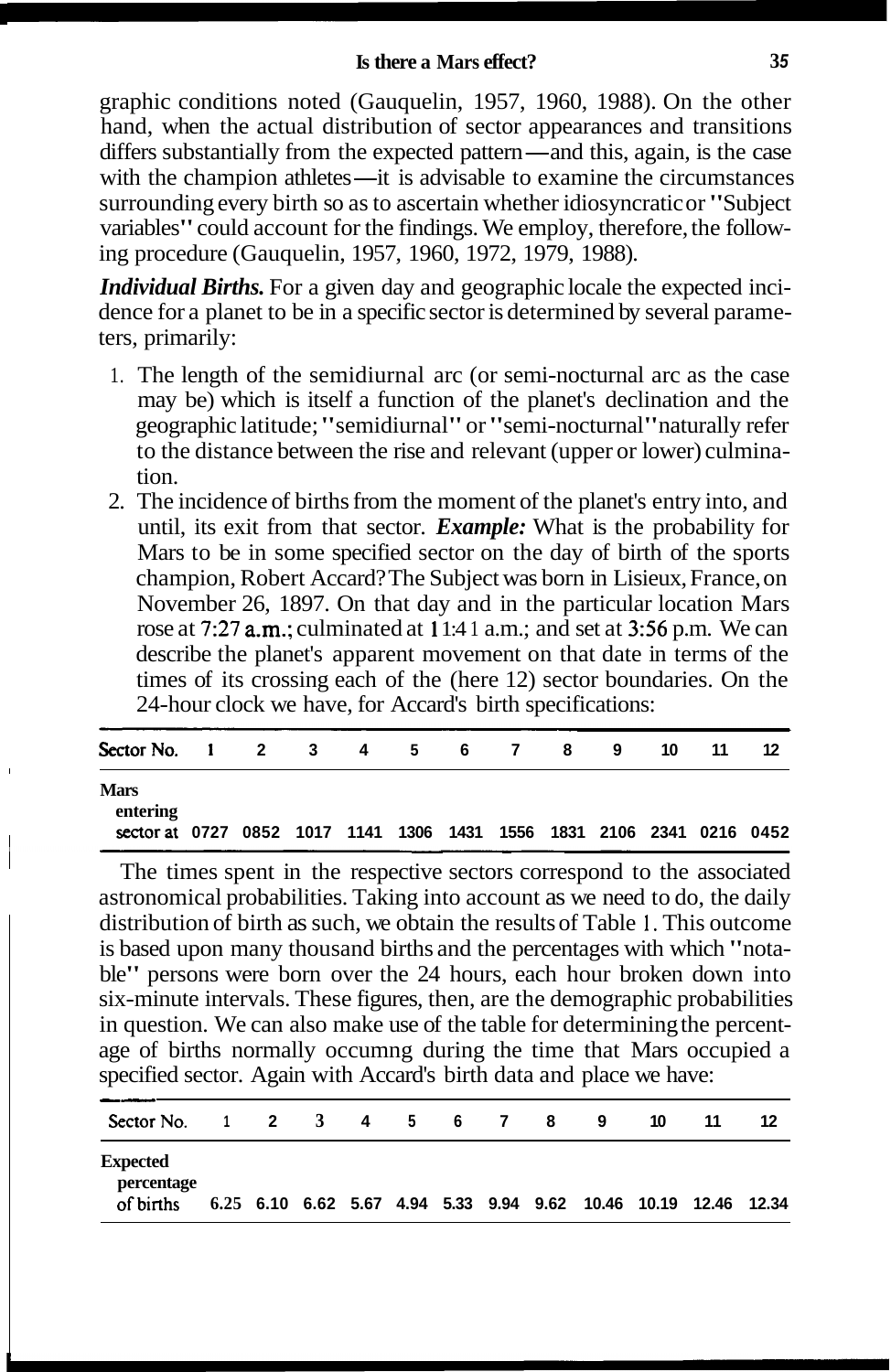The tabled outcome requires no further explanation. It indicates the **as**tronomical and demographic likelihood for Mars to be in the various sectors, for every person—including Robert Accard—who was born in Lisieux on November 26th, 1897.

*Aggregate Births.* The procedure is repeated for all 2,088 sports champions. The expected probabilities for Mars to be in a given sector are obtained by summing the 2,088 individual probabilities calculated for that sector. The expected 12-sector distribution of Mars is the result of these calculations (Table 2).

It is also necessary, however, to ascertain that the 24 hour-pattern of births in the sports champions corresponds to the natural (general population) demographics. Actually, the more recent obstetric procedures tend to modify the natural (circadian) cycle of labor and birth (Gauquelin, 1959, 197 1). Fortunately, the athletes were not born that recently, and their births still reflect a spontaneous pattern (Gauquelin, 1957, 1972).

**TABLE** 1 Cumulative percentage of births of notable individuals during 24 hours. by six-minute intervals

|                          |       | Minutes |       |       |       |       |       |       |       |       |  |  |  |  |  |
|--------------------------|-------|---------|-------|-------|-------|-------|-------|-------|-------|-------|--|--|--|--|--|
| Hours                    | 0     | 6       | 12    | 18    | 24    | 30    | 36    | 42    | 48    | 54    |  |  |  |  |  |
| 0                        | 0     | 0.15    | 0.29  | 0.44  | 0.59  | 0.74  | 0.88  | 1.03  | 1.18  | 1.32  |  |  |  |  |  |
| ı                        | 1.47  | 2.05    | 2.63  | 3.22  | 3.80  | 4.38  | 4.97  | 5.55  | 6.13  | 6.71  |  |  |  |  |  |
| $\frac{2}{3}$            | 7.29  | 7.81    | 8.32  | 8.83  | 9.35  | 9.86  | 10.37 | 10.88 | 11.40 | 11.91 |  |  |  |  |  |
|                          | 12.42 | 12.88   | 13.34 | 13.80 | 14.25 | 14.71 | 15.17 | 15.63 | 16.09 | 16.55 |  |  |  |  |  |
| 4                        | 17.00 | 17.47   | 17.95 | 18.42 | 18.90 | 19.37 | 19.85 | 20.32 | 20.80 | 21.27 |  |  |  |  |  |
| 5                        | 21.75 | 22.24   | 22.73 | 23.22 | 23.71 | 24.20 | 24.69 | 25.17 | 25.66 | 26.15 |  |  |  |  |  |
| 6                        | 26.64 | 27.13   | 27.61 | 28.09 | 28.58 | 29.06 | 29.55 | 30.03 | 30.51 | 31.00 |  |  |  |  |  |
| $\overline{\phantom{a}}$ | 31.48 | 31.92   | 32.36 | 32.80 | 33.24 | 33.68 | 34.12 | 34.56 | 35.00 | 35.44 |  |  |  |  |  |
| 8                        | 35.88 | 36.32   | 36.77 | 37.21 | 37.65 | 38.09 | 38.54 | 38.98 | 39.42 | 39.86 |  |  |  |  |  |
| 9                        | 40.30 | 40.72   | 41.14 | 41.56 | 41.97 | 42.39 | 42.81 | 43.23 | 43.65 | 44.06 |  |  |  |  |  |
| 10                       | 44.48 | 44.96   | 45.43 | 45.91 | 46.39 | 46.86 | 47.34 | 47.81 | 48.29 | 48.77 |  |  |  |  |  |
| 11                       | 49.24 | 49.71   | 50.17 | 50.64 | 51.11 | 51.57 | 52.04 | 52.51 | 52.97 | 53.44 |  |  |  |  |  |
| 12                       | 53.91 | 54.30   | 54.69 | 55.08 | 55.48 | 55.87 | 56.26 | 56.65 | 57.04 | 57.44 |  |  |  |  |  |
| 13                       | 57.83 | 58.16   | 58.50 | 58.83 | 59.17 | 59.50 | 59.83 | 60.17 | 60.50 | 60.84 |  |  |  |  |  |
| 14                       | 61.17 | 61.54   | 61.92 | 62.29 | 62.66 | 63.04 | 63.41 | 63.78 | 64.16 | 64.53 |  |  |  |  |  |
| 15                       | 64.90 | 65.28   | 65.66 | 66.04 | 66.42 | 66.79 | 67.17 | 67.55 | 67.93 | 68.31 |  |  |  |  |  |
| 16                       | 68.68 | 69.09   | 69.49 | 69.89 | 70.30 | 70.70 | 71.10 | 71.50 | 71.91 | 72.31 |  |  |  |  |  |
| 17                       | 72.71 | 73.09   | 73.46 | 73.83 | 74.21 | 74.58 | 74.96 | 75.33 | 75.71 | 76.08 |  |  |  |  |  |
| 18                       | 76.46 | 76.83   | 77.21 | 77.58 | 77.96 | 78.33 | 78.71 | 79.08 | 79.46 | 79.83 |  |  |  |  |  |
| 19                       | 80.21 | 80.56   | 80.91 | 81.26 | 81.61 | 81.96 | 82.31 | 82.66 | 83.01 | 83.36 |  |  |  |  |  |
| 20                       | 83.71 | 84.10   | 84.50 | 84.89 | 85.28 | 85.67 | 86.06 | 86.46 | 86.85 | 87.24 |  |  |  |  |  |
| 21                       | 87.63 | 88.01   | 88.38 | 88.75 | 89.13 | 89.50 | 89.87 | 90.25 | 90.62 | 91.00 |  |  |  |  |  |
| 22                       | 91.37 | 91.75   | 92.13 | 92.52 | 92.90 | 93.28 | 93.66 | 94.04 | 94.43 | 94.81 |  |  |  |  |  |
| 23                       | 95.19 | 95.67   | 96.15 | 96.63 | 97.11 | 97.59 | 98.07 | 98.55 | 99.03 | 99.51 |  |  |  |  |  |

It was empirically demonstrated that the daily distribution for ordinary people is quite similar to the **distribution** for notables. No appreciable difference in percentages is found between the two distributions (Gauquelin, 1972, p. 47).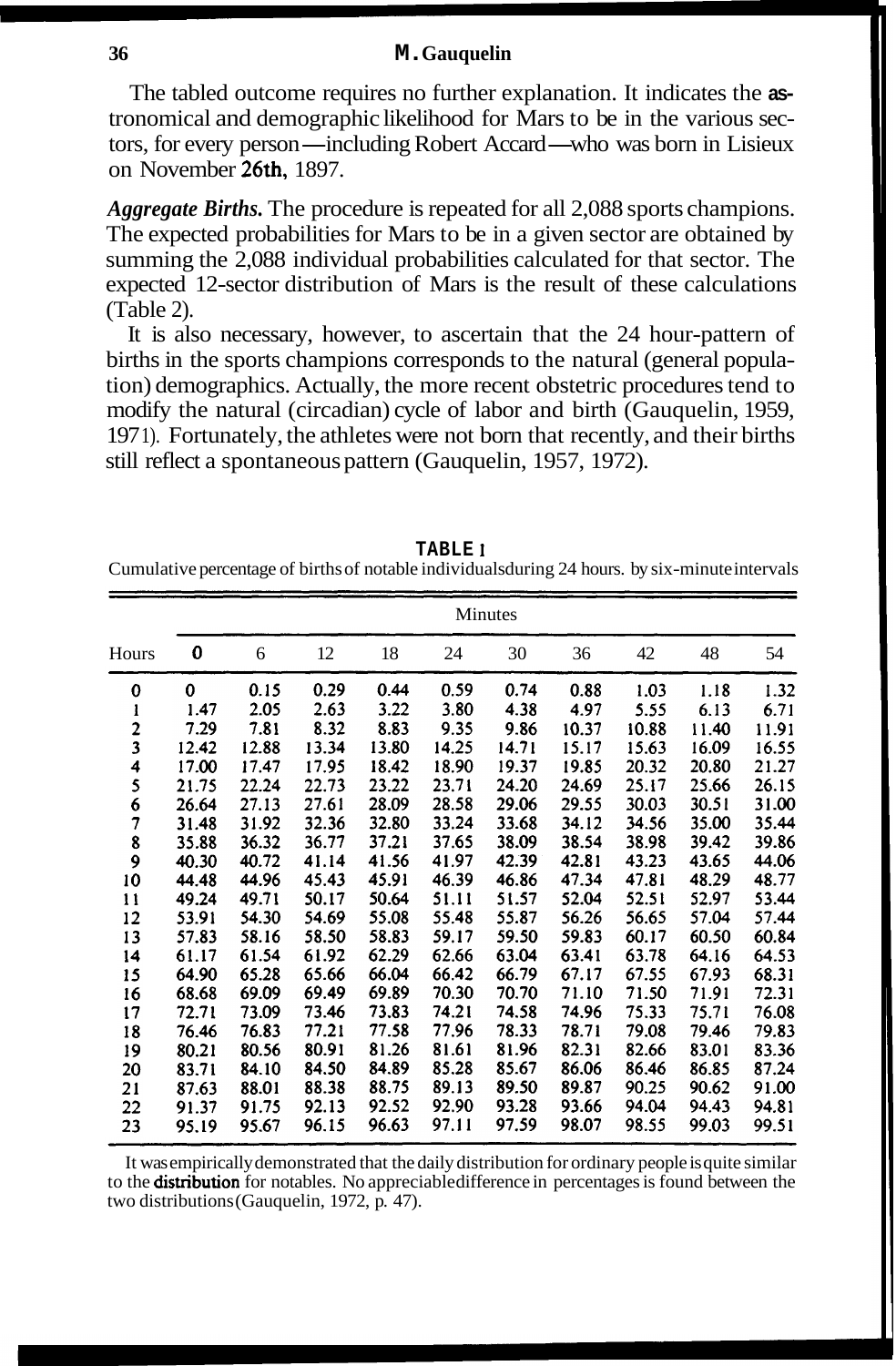#### *Control Groups*

Of course, the expected sector frequencies of Mars can be determined rationally (theoretically) as well as estimated empirically. For the latter purpose, we gathered 24,961 records of ordinary births from the same countries and time periods **as** the sports champions. These data have been published in their entirety as well (Gauquelin, 1970, 1972). The observed distribution of Mars for these control births does not significantly differ from the expected frequencies calculated by the procedure described above (Table 2).

#### **Results**

## *I. Statistical Evidence*

The evidence for a **"Mars** effect," that is, the tendency for sports champions to be born more frequently when **Mars** is in Sector 1 (rise) and in Sector 4 (culmination) of the 12-sector division, can be cast in the form of a  $2 \times 2$  contingency table (number obtained from Table 2):

|                 | Mars in<br>Sectors $1 \& 4$ | Mars in Sectors<br>Other Than $1 \& 4$ |
|-----------------|-----------------------------|----------------------------------------|
| Champion births | 452                         | 1,636                                  |
| Control births  | . 296                       | 20,665                                 |

For this table,  $\chi^2 = 26.2$  which with one degree of freedom, yields p  $\leq 10^{-6}$ . Figure 2 is a graphic illustration of this highly significant result. (Note that this is the equivalent 18-sector mapping.)

This observation pertains to **Mars** and sports champions only; yet, however significant, it would not have been sufficient by itself to conclude that there is a correlation between planetary motion and time of birth of famous individuals. In fact, **as** briefly mentioned in the introduction, several other statistical analyses showed significant results not only for **Mars** but also for Jupiter, Saturn, and the moon.

As Prof. I. J. Good, Dept. of Statistics, Virginia Polytechnic Institute, remarks in the review of my account (Gauquelin, 1983):

Among other striking results,  $\chi^2 = 24.4$  for the birth times of outstanding physicians and men of science during the rise and culmination of Saturn,  $\chi^2 = 29.2$  for military leaders and Jupiter, and  $\bar{x}^2 = 21.6$  for outstanding writers and the moon. In Good ( **1982) I tried to dwindle the Mars effect, partly by allowing for "special selection" of planet and attributes, and managed to get Bayes' factor down to about 60; but faced with the Saturn, Jupiter, and moon effects, the approach will clearly not undermine Gauquelin's results. (Good, 1 987)**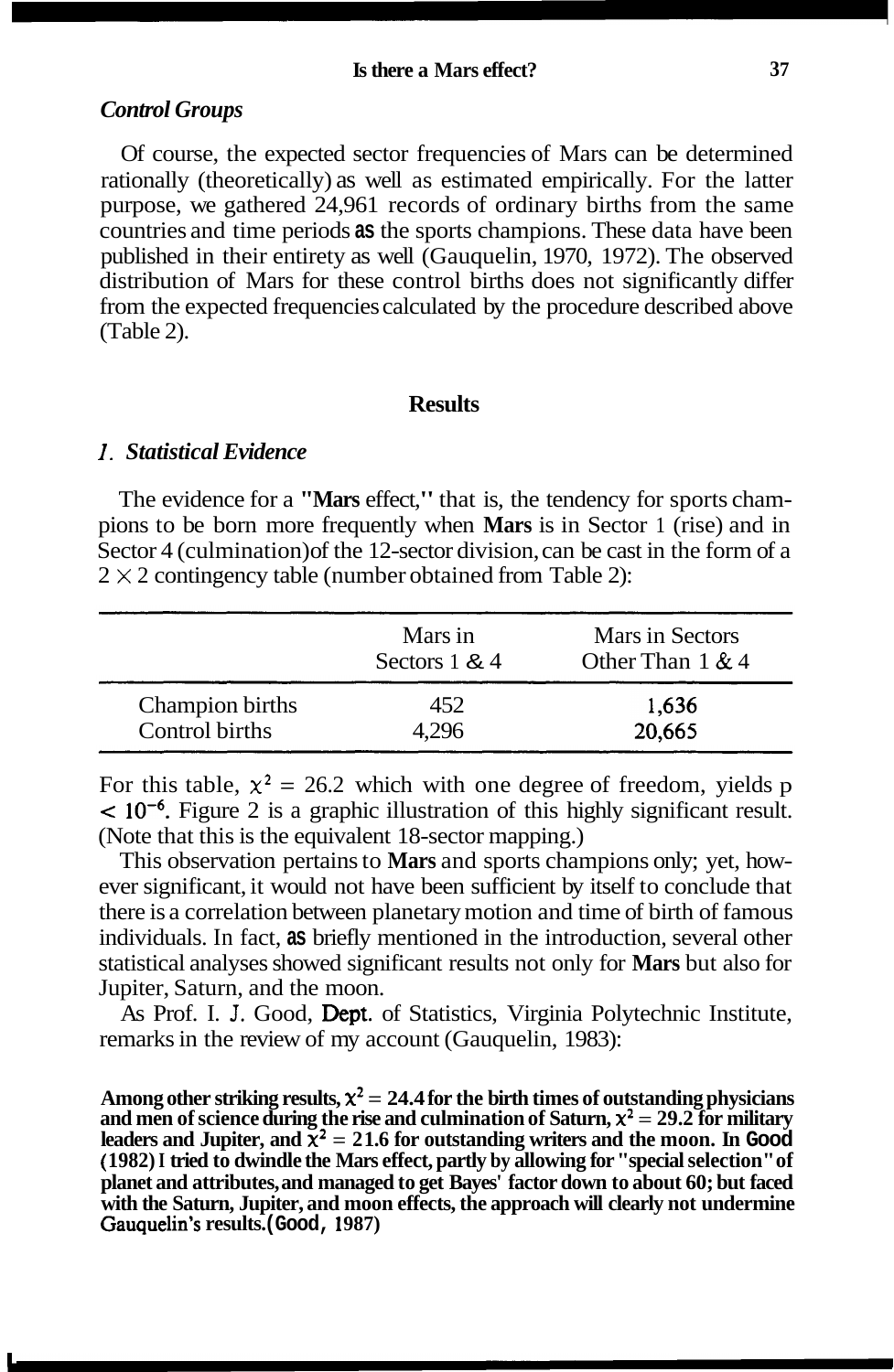| <b>SECT</b>      | Obs  | Exp    | <b>Obs</b> | Exp   |
|------------------|------|--------|------------|-------|
|                  | 2234 | 2224.0 | 240        | 186,0 |
|                  | 2210 | 2171.6 | 173        | 181,7 |
| 3                | 2116 | 2134.2 | 163        | 178.5 |
| 4                | 2062 | 2061.8 | 212        | 172.5 |
| 5                | 2113 | 2029.3 | 152        | 169,8 |
| 6                | 2025 | 1994.4 | 135        | 166,8 |
| 7                | 1886 | 1959.4 | 162        | 163.9 |
| 8                | 2023 | 1961.3 | 176        | 164,1 |
| 9                | 1975 | 2031.8 | 185        | 170,0 |
| 10               | 2017 | 2084.2 | 165        | 174,3 |
| 11               | 2214 | 2151.6 | 158        | 180,0 |
| 12               | 2086 | 2156.6 | 167        | 180,4 |
| $\boldsymbol{N}$ |      | 24961  |            | 2088  |

**TABLE 2 Mars: Control group versus sports champions, 12-sector distribution** 

**Left Observed and expected frequencies of Mars at the birth of 24,96 1 ordinary individuals. Right: Observed and expected frequencies of Mars at the birth of 2,088 sports champions (from Gauquelin, 1972).** 

As a matter of fact, the results mentioned by Good are extremely significant, and there are additional observations, not mentioned by him, that have emerged in the course of my studies **(see** Figure 3).

## *2. "Key Sector" Boundaries*

I am frequently being asked in correspondence about the more precise pattern of "influence" of a planet along its path of motion. For instance, how does the effect increase with the births' proximity to the rise, or to culmination? At my request, Thomas Shanks, Research Director, Astro-Computing-Services, San Diego, computed the distribution of planets in 72 sectors for each professional group (my previous publications listed distribution primarily for 36 sectors).

The results published (Gauquelin, 1984) show that the two significant zones of the sky (insofar as the relationships are concerned) begin about 10<sup>°</sup> before the rise or the upper culmination; extend through the ends of sectors 1 and 4 (in the 12-sector mapping) and even slightly beyond, then rapidly lose their prominence. Since the significant zones exceed somewhat the Sector 1 and 4 boundaries, I now **speak** of "enlarged key sectors" or "plus zones." In the 36-sector arrangement these comprise four sectors surrounding the rise (nos. 36, 1, 2, and 3) and four at the upper culmination (nos. 9, 10, 11, and 12), respectively. Figure 1 should be self-explanatory. Investigators who have been examining my findings more recently generally work with the "enlarged key sector" definition for good reason since this procedure accounts for a greater proportion of the variance (Ertel, 1986, 1987, 1988; **Müller**, 1986).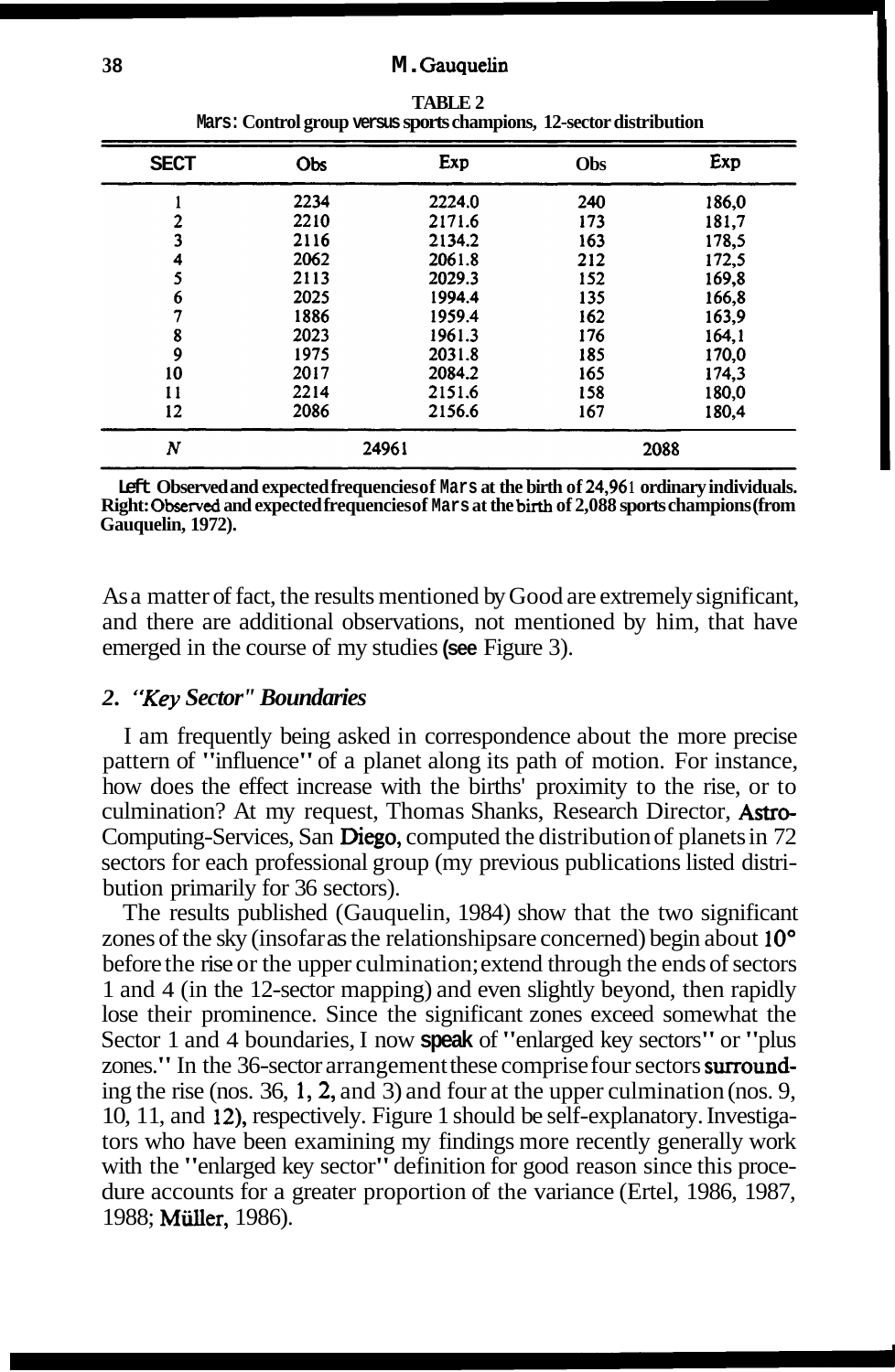

**Fig. 2. Mars' distribution in 18 sectors for 2,088 sports champions (top) and 24,96 1 ordinary persons (bottom). Solid line: observed frequencies; dotted line: expected frequencies. Sports Champions were born significantly more often after the rise and the upper culmination of Mars; ordinary persons were not (from Gauquelin, 1972).** 

## **3.** *The Eminence ENect*

Another fundamental finding discussed, as early as in my first book of 1955 might be referred to as the "eminence effect." For example (Gauquelin, **1973),** I stated, "It is essential that a certain measure of success be achieved, that a certain threshold of fame be reached before positive results can be observed. Moreover, the greater the heights reached by an individual in his chosen profession, the more likely he is to have been **born** in 'planetary conformity' with his peers." As a **case** in point, consider the athletes. Along with the material on 2,088 sports champions, I assembled 7 17 lesser known athletes who were born during the same period of time. This group is comprised primarily of Italian soccer players who had participated in First Division games ("calcio Italiano") but never played in the national league. For this population Mars was calculated to have been in sectors 1 and 4, at birth, 124 times instead of 121.2 theoretically expected, and extremely close fit to the latter value. Athletes then who are not actually of champion caliber, even professionals like the Italian soccer team, cannot be distin-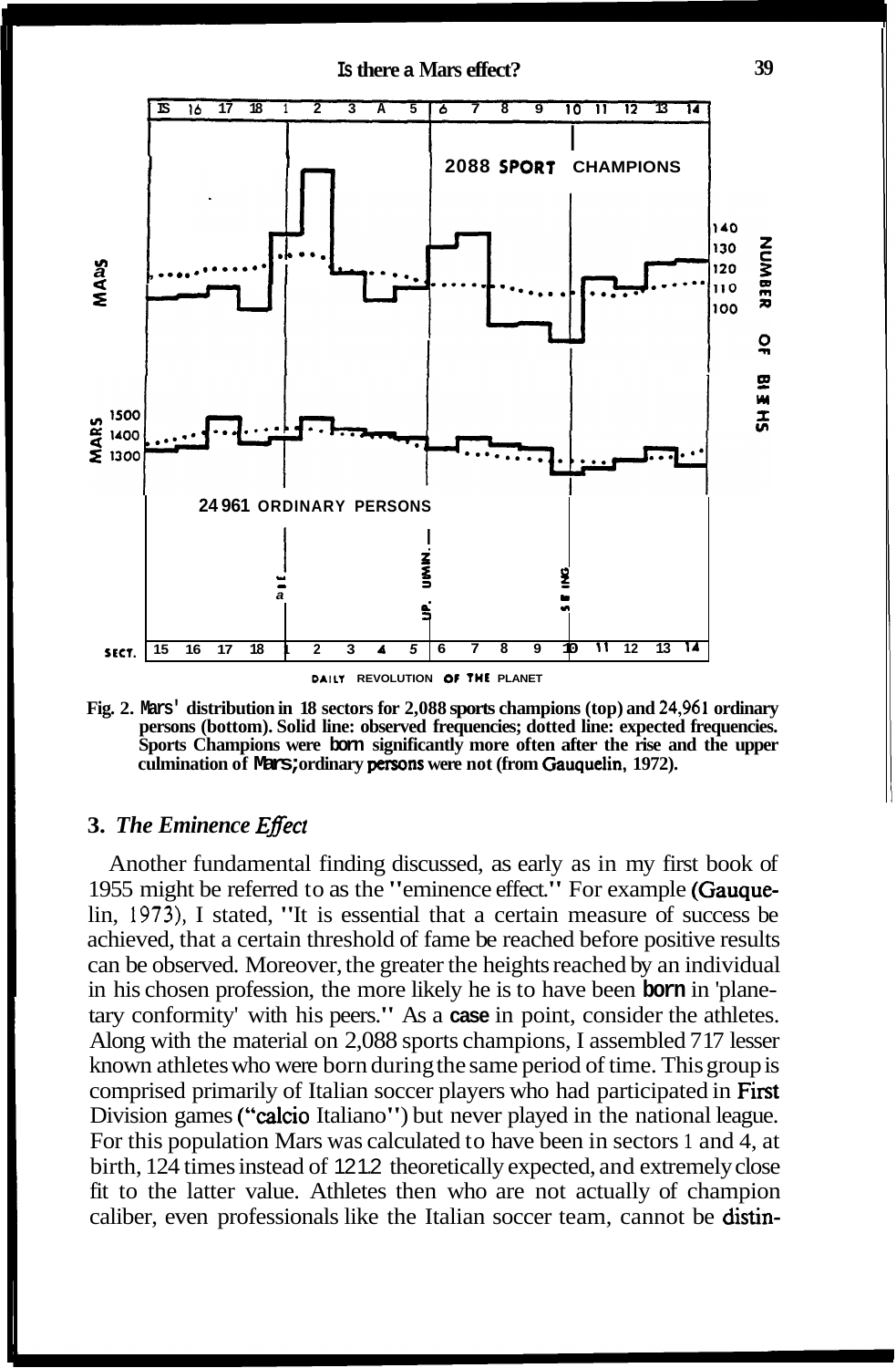guished from ordinary individuals insofar as the Mars phenomenon is concerned (Gauquelin, 1960, 1988). In another replication I arrived at the same type of result: The Mars effect in a newly identified group of athletes who had attained fame; and no effect whatever in a group of lesser known athletes who were otherwise comparable and whose records were obtained at the same time (Gauquelin, 1979).

Similarly, there have been only nonsignificant findings for lower ranking Similarly, there have been only nonsignificant findings for lower ranking<br>military, less distinguished scientists, "minor artists," and for actors and<br>politicians not enjoying a major reputation. (Relevent details are give politicians not enjoying a major reputation. (Relevent details are given—in French—by Gauquelin, 1955, 1960; more recently in **English**, 1973, 1988.)

It is worth stressing that the "eminence effect" in particular is prone to raise suspicions. The criteria employed in distinguishing the "famous" from "nonfamous" professionals might be subject to biases on my part even though the procedures are well documented in my publications. As a case in point, my selection of famous athletes has **been** put in question (Kurtz, **Zelen, & Abell, 1980). It is therefore a very positive step that Professor Ertel** of Gottingen University (West Germany) has recently taken by a thorough examination of the "eminence effect." His results tend to confirm its reality. I am most **grateful** to this colleague for his efforts toward resolving that crucial and controversial issue (Ertel, 1987, 1988).

# *4. Meaningful Structure of Overall Results*

Another important feature of the findings lies in the fact that the "profession versus planet" relationships are not scattered about in some "anarchic" fashion, as it were, but exhibit an internal or underlying "structure" that must be taken into consideration for a proper understanding of these results. (The existence of such a structure has been independently demonstrated by Ertel, 1986.) Figure 3 gives an overview of what is meant here by structure of results. Intuitively "similar" professions or activities tend to manifest comparable planetary arrangements as well. "Antagonistic" professions tend to have opposing planetary arrangements. For example, the "artists" can be contrasted with the "scientists"; scientists here are physicians, physicists, astronomers, chemists, and so forth. As a group, they tend to be born when Mars, or Saturn, had just risen or culminated. The artists comprise painters, musicians, actors and, to an extent, writers. As a group the eventual artists tend *not* to be **born** when Mars or Saturn are in the positions noted. Other traditionally antagonistic groups are soldiers and musicians, respectively. In ow statistics, there are no other distributions of Mars so distinctly opposed as those of soldiers and musicians. On the other hand, there are professional populations which are mutually compatible in our sense. Such is the **case**  with sports champions and soldiers. Consider that, in every area, sports has served in a somewhat preparatory function for war: Boxing, javelin throw, and archery remain popular evidence of the connection to this day. Now we **find** that champion athletes and soldiers are **born** under the same conditions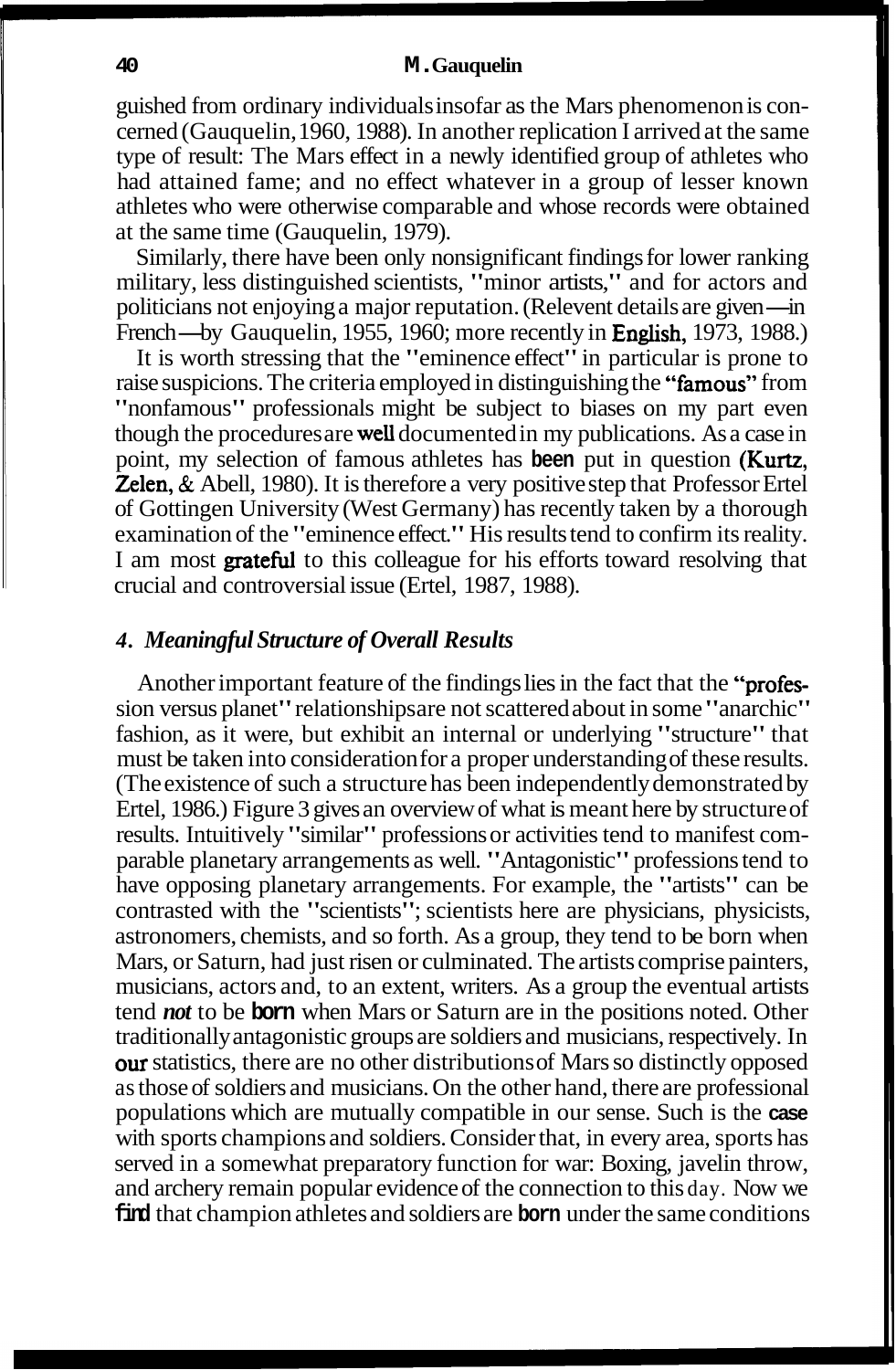of Mars' progression as well. Similarly, actors and politicians, both of whom function in a "representing" capacity and make headlines particularly often, tend to exhibit much the same, in this **case** Jovian birth schedules. Such a patterning of the results does seem to be meaningful although hardly transparent. In fact, it is necessary to examine the mentalities behind the simple occupation labels.

There is an interrelationship between personality and success. Many psychologists have made note of this connection. Character is an important part of success, and every profession has a typical psychological profile.

It would therefore, be **fruitful** to search for a connection between planetary position and personality traits which are typical of successful people. We know that folklore has Mars associated with energy and war. Folklore also associates Jupiter with extroversion. Such a correlation then would not surprise the believers of traditional astrology. On the other hand, I "wanted to prove scientifically that the true correlation lay not in the relation between planet and profession, but in the relation between planet and personality; and I also needed to find a scientific way of describing these planetary personality factors. To achieve this twofold goal, I intended using biographies of the outstanding professional people, from whom I had already collected all the birth and planetary position" (Gauquelin, 1983). I called



**Fig. 3. Structure of the planet** # **profession results. Plus signs** (+): *maximum* **incidence of births in the sectors after rise and culmination. Minus signs** (-): *minimum* **incidence of birth in those sectors. Arrows depict the characteristic bonds observed between professions and planets, respectively (from Gauquelin, 1955, 1973, 1988).**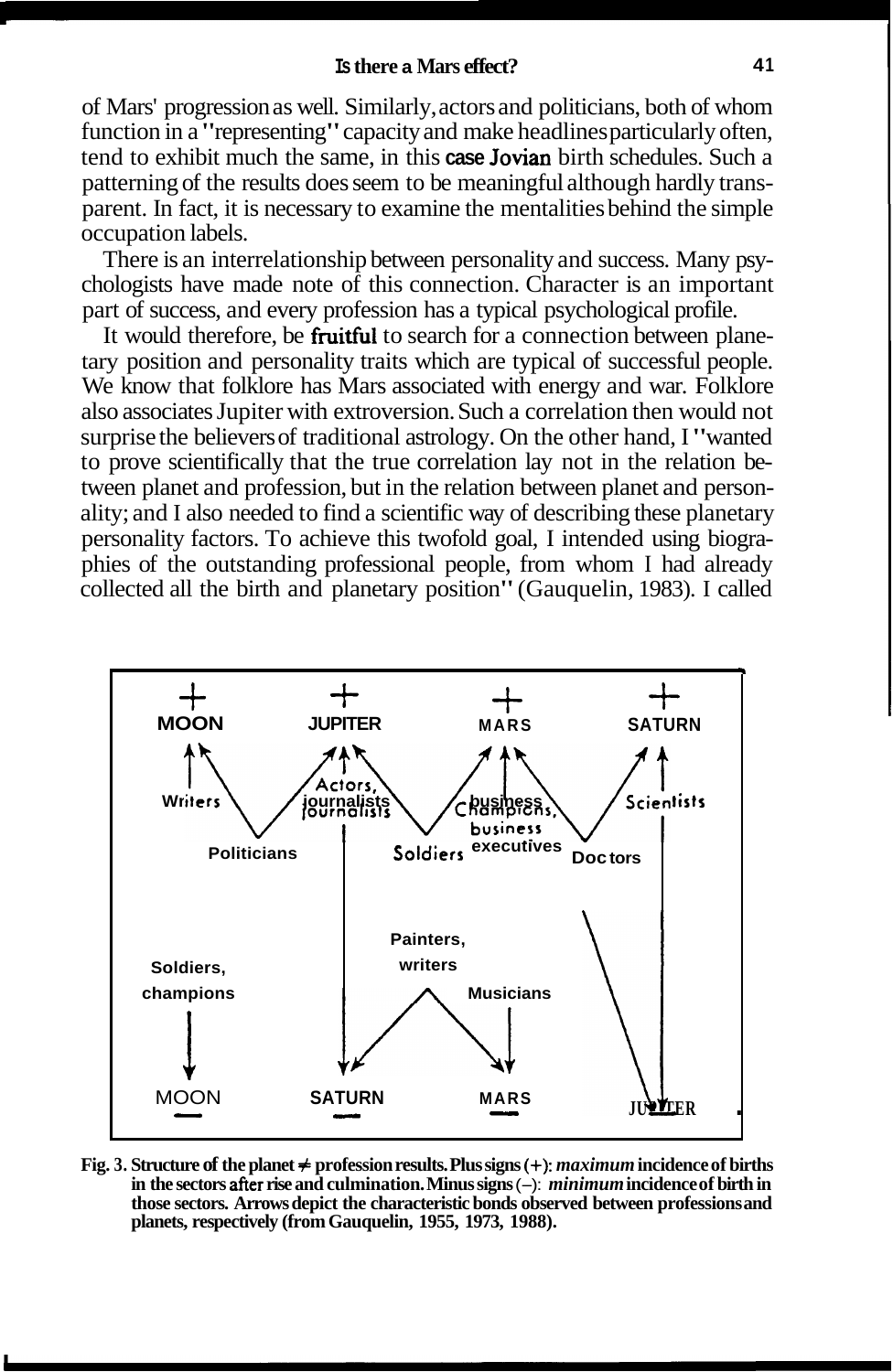the methodology which I gradually developed from 1967 on, the "character trait method."

It is not the purpose of the present article to describe this method and its results. That would necessitate a separate paper. Suffice it to say that a 10-year study enabled us to create a catalogue or inventory of more than 50,000 personality trait units, specified item by item in our *Psychological Monograph* **Series** (Gauquelin, 1973- 1977). The analysis based on this material reveals that the correlations between planets and personality traits exceed in strength these between planets and professions (Gauquelin, 1972, 1975, 1980, 1983; Gauquelin et al., 1979, 198 1).

## **Response of the Scientific Community and Control Studies**

Two general questions could be raised concerning my work: First, is the methodology sound? Second, do the results replicate? Over the years, and with few exceptions, control studies centered on the much-discussed Mars effect at the birth of champions athletes. Let me pursue this topic further in what follows.

## *Birth Data*

These data have been **scutinized** several times, since the files of my laboratory are open to inspection. The observers concerned were apparently satisfied. Let me quote:

-Professors Abell, Kurtz, and Zelen: "One of us (Kurtz) did spot-check the data Gauquelin presented for the champions . . . Kurtz found that Gauquelin's files were meticulous and well organized, and on June 24, 1977 Gauquelin and Kurtz signed a statement to the effect that the files had been examined and found in good order" (Abell, Kurtz, & Zelen, 1983).

-Dr. Geoffrey Dean: "I personally visited Gauquelin's laboratory in Paris for a couple of days in 1981 and again in 1983 and was most impressed by the excellence and organisation of his records" (Dean, 1987).

-Professor Suitbert Ertel: "The author spent three days and nights in the Paris laboratory. Gauquelin was absent about half the time. **All** data files were accessible. Additional files were looked for in Gauquelin's absence, **as**  he himself might not have recalled the location of everything at the moment. (None were found.) Circumstances are regarded **as** sufficiently conducive to discovering fraud or bias if something of the sort had occurred" (Ertel, 1987).

Note that data on groups other than sports champions have been submitted to scientific scrutiny as well. For instance, Professor Arno Miiller of Saarland University (West Germany) carefully checked our records of German physicians. He wrote directly to the original registry offices, once again requesting the birth times in question. According to his results (the evident man physicians. He wrote directly to the original registry offices, once again requesting the birth times in question. According to his results (the evident precision of the match) the possibility of fraud on my part—that precision of the match) the possibility of fraud on my part—that is, a "manufacturing" of records-can be ruled out (Miiller, 1986).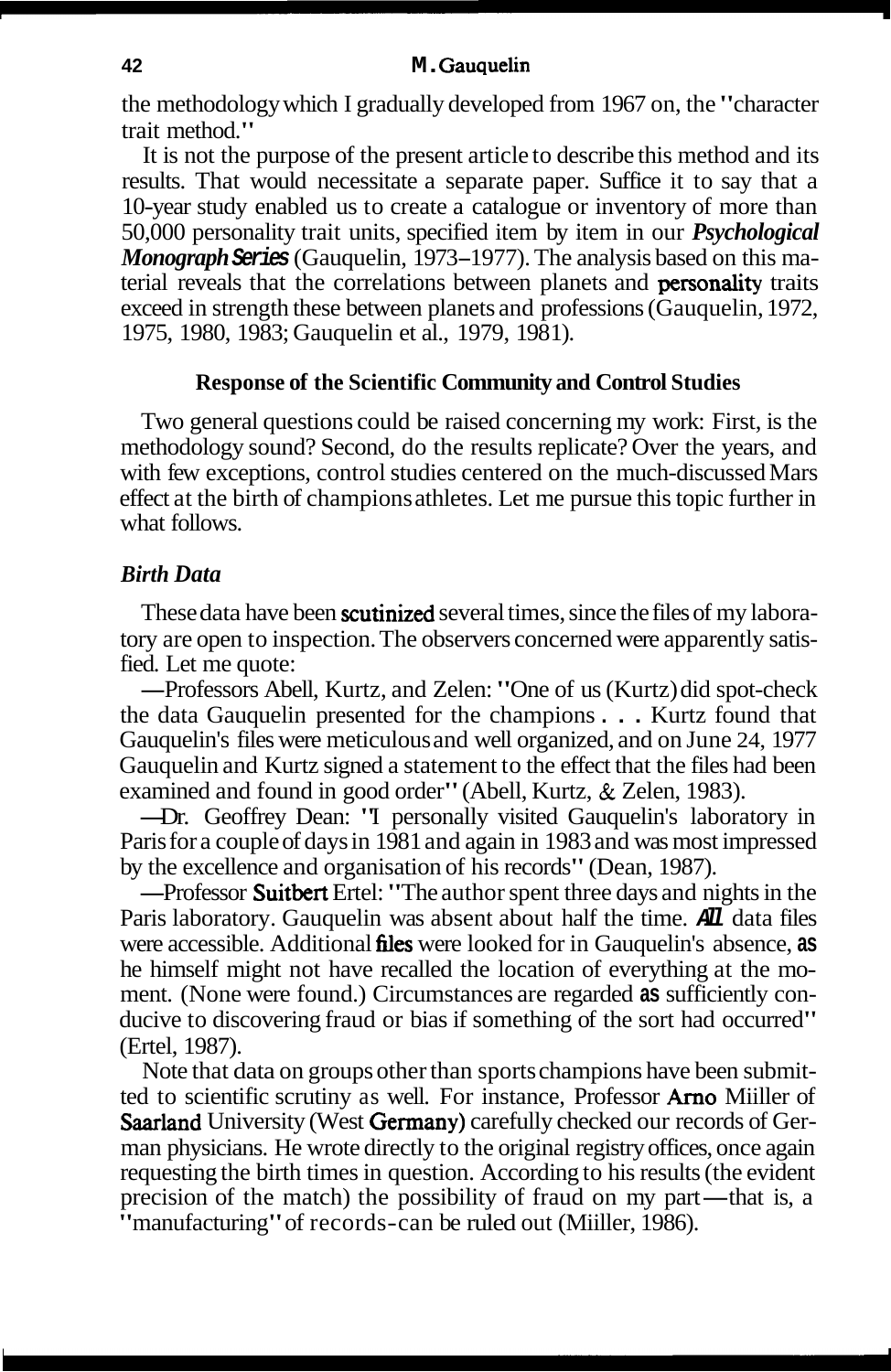## *Computation of Parameters*

The results released until 1972 were based upon planetary positions calculated manually since computers were not then available to me. Under the circumstances, of course, mistakes would be all too **easy** to make. Was I, then making such mistakes? In fact there have been several independent checks of such a possibility.

The Belgian Para Committee **carried** out computer checks of my (hand) calculations for their independently selected 535 champion athletes **(see**  below); and "was unable to discover any mistake or error in **Gauquelin's** calculations nor [sic] the results he claimed" (De Marré, Comité Para member, 1982).

An American astronomer, Owen Gingerich, had my Mars calculations spot-checked for about 2,000 of the 16,756 nonchampion controls in the Zelen test (discussed later); and "no discrepancy was found" (Abell, **Kurtz,**  & Zelen, 1983).

In 1980, Professor Abell, with the assistance of Albert Lee, calculated the Mars sector positions for our experimental population of 2,088 sports champions. Their finding was that "we differ from you only slightly, and the Mars effect clearly shows up on both sets of data" (Abell, 1980).

This suggests that, if I did make any errors, those are not major and cannot really affect the results. I recently **carried** out a complete check of my hand calculations on computer and again found no appreciable discrepancies (Gauquelin, 1984).

## *Expected Frequencies*

Some critics have claimed that my results, the **Mars** effect in particular, merely reflect some astronomical or demographic **artifact** (e.g., Jerome, 1973). However, independent assessments of this issue, too, have taken place over the years at the hands of a number of investigators. These **can** be divided into theoretical analysis and empirical tests, respectively.

Two skeptics reviewed my methodology from a theoretical perspective:

---Dr. Jean Porte, Administrator at the Institut National de la Statistique et des **Études** Economiques (INSEE), Paris, carefully examined my approach to the problem for **Mars** and **sports** champions. He then stated, in his proach to the problem for **METS** and **sports** champions. He then stated, in his **foreward** to our methods volume, 'T have looked for errors in the present work—and I have found none" (Porte, 1957).<br>Twenty years later a ske reward to our methods volume, 'T have looked for errors in the present<br>ork—and I have found none'' (Porte, 1957).<br>—Twenty years later, a skeptical astronomer, Dennis Rawlins, wrote a<br>nemorandum in which he discussed the ch

memorandum in which he discussed the chief methodological objection to the **Mars** effect, that is, the demographic problem. Rawlins **called** it "the **dawn** factor" problem. Rawlins then rejects that objection on the grounds of astronomical and mathematical arguments: ". . . therefore, one concludes that Gauquelin has made fair allowance for the effect under investigation" (Rawlins, 1978).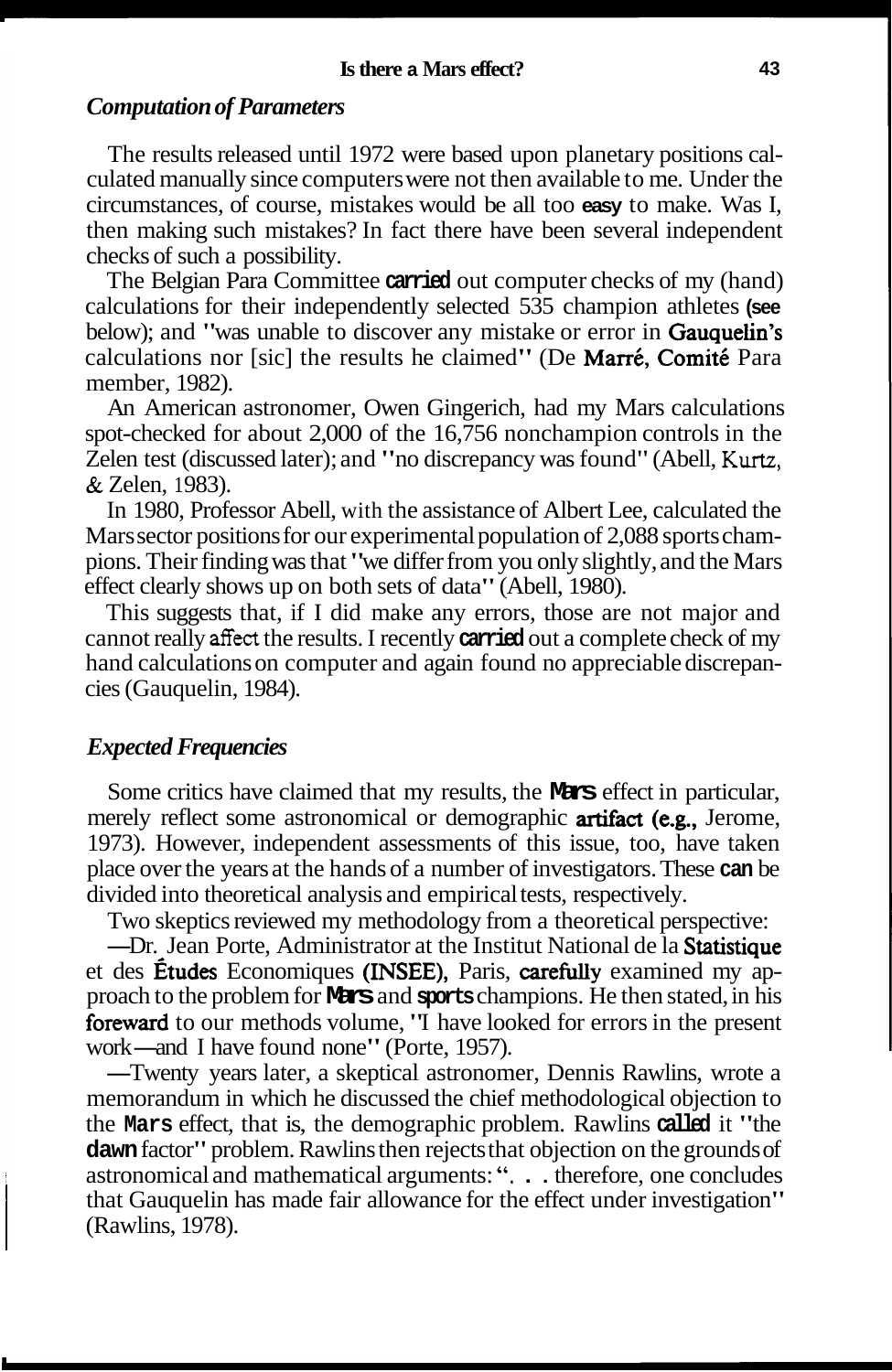Of course, all our tests and assumptions about the expected frequencies did have an empirical basis to begin with. Skeptics were generally unaware Of course, all our tests and assumptions about the expected frequencies<br>did have an empirical basis to begin with. Skeptics were generally unaware<br>of my own numerous checks and controls, or else—understandably—they<br>were no were not persuaded by those. They wanted to *cany* out control studies of their own and with their own procedures. It is here that the Para Committee's experiment and the Zelen test came into being.

## *Para Committee Replication*

The Belgian Committee for the Scientific Investigation of Alleged Paranormal Phenomena (Para Committee) is composed of scientists including astronomers, demographers, and statisticians. This committee is extremely skeptical of, and strongly opposed to, the recognition of any paranormal phenomena. Unconvinced by my statistical documentations, the Committee decided to gather a new group of **535** sports champions; and in fact they obtained results quite similar to mine.

There have been many misunderstandings regarding the Para Committee's successful replication. Therefore, I would like to reproduce here the table published in the Committee's own report (Para Committee, 1976) (Table **3).** 

The **Mars** distribution observed for the new sample of the Committee's **535** champions is associated with a value for  $\chi^2$  of 26.66 which, with 11 degrees of fieedom, is significant at the **.0** 1 level.\* The Committee's report furthermore contains this unequivocal statement:

**The distribution of the actual fiequencies of Mars is far from uniform: They display the same general pattern found by M. M. Gauquelin with samples of other sports champions, the main characteristics being a clear predominance in sector** " 1" **(ris- ing) above all the others. The Comite therefore gives its agreement on this point with the results of M. M. Gauquelin. (Para Committee, 1976, p. 33 1)** 

The Para Committee was, of course, greatly surprised at their own result. Jean Dath, a professor of engineering at the **École Royale Militaire** of Brussels, and Jean Dommanget, astronomer at the Brussels Royal Observatory, both of whom had worked actively on the project, subsequently began to question my methods even though they had agreed with those six years earlier. A discussion ensued regarding the calculation of expected frequencies; according to the Para Committee, a more adequate procedure would earlier. A discussion ensued regarding the calculation of expected **frequencies**; according to the Para Committee, a more adequate procedure would eventually reveal a fault or artifact—likely of demographic origin—such tha eventually reveal a fault or artifact—likely of demographic origin—such that the **Mars** effect could be accounted for by some "normal" cause. To its credit the Para Committee then undertook several counter experiments. The most significant of those is described in what follows.

<sup>\*</sup> **It is worth stressing that this is a result that has actually been weakened by the Committee's format of a complete 12-sector breakdown. In view of the predictions made ahead of time it would have been technically preferable to test the significance of the observed frequencies in key sectors 1 and 4 (pooled) against the sum** *total* **of the other 10 (and**  $\mathbf{d} = 1$ **).**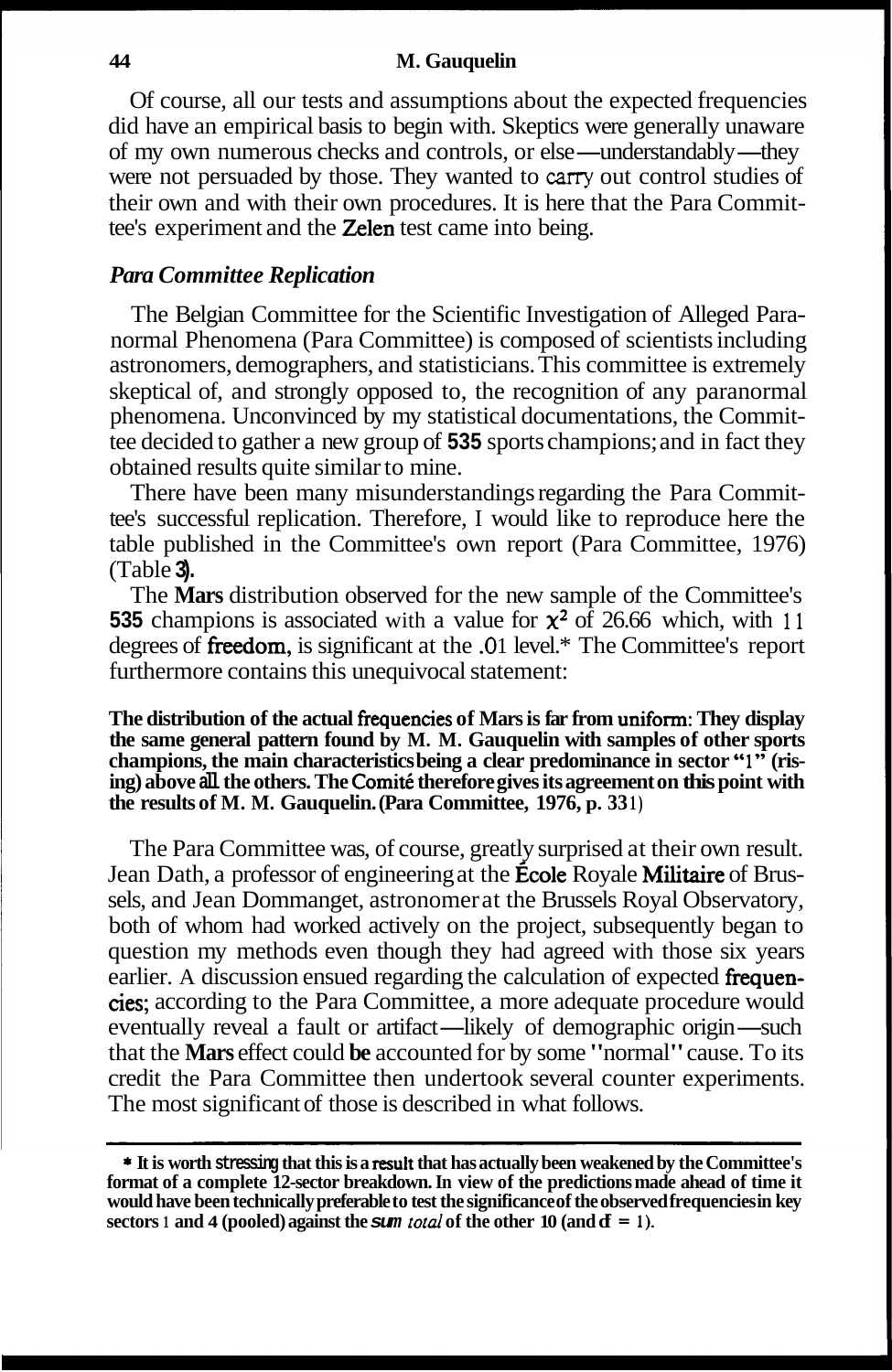| Classe<br>(i)           | Fréquence<br>observée<br>$f_0^{\circ}$ | Fréquence<br>calculée<br>A | $\Delta f = f_{(i)}^{\circ}$<br>$-f_{(i)}^{\text{th}}$ | $(\Delta f)^2$<br>$f^{\rm th}_{\langle i \rangle}$ |
|-------------------------|----------------------------------------|----------------------------|--------------------------------------------------------|----------------------------------------------------|
|                         | 68                                     | 47,7                       | $+20,3$                                                | 8,64                                               |
| $\overline{2}$          | 47                                     | 46,9                       | $+0,1$                                                 | 0,00                                               |
| $\overline{\mathbf{3}}$ | 36                                     | 45,3                       | $-9,3$                                                 | 1,91                                               |
| 4                       | 51                                     | 44,0                       | $+7,0$                                                 | 1,11                                               |
| 5                       | 36                                     | 43,2                       | $-7,2$                                                 | 1,20                                               |
| 6                       | 30                                     | 42,7                       | $-12,7$                                                | 3,78                                               |
| 7                       | 36                                     | 41,6                       | $-5,6$                                                 | 0,75                                               |
| 8                       | 50                                     | 42,2                       | $+7,8$                                                 | 1,44                                               |
| 9                       | 53                                     | 43,7                       | $+9.3$                                                 | 1,98                                               |
| 10                      | 54                                     | 45,2                       | $+8,8$                                                 | 1,71                                               |
| 11                      | 40                                     | 46,2                       | $-6,2$                                                 | 0,83                                               |
| 12                      | 34                                     | 46.4                       | $-12,4$                                                | 3,31                                               |
| Total:                  | 535                                    | 535,1                      |                                                        | $26.66 = X^2$                                      |

| TABLE 3                                                                             |
|-------------------------------------------------------------------------------------|
| Para Committee replication. Mars' distribution at the birth of 535 sports champions |

**Reproduction of Table 1 from the Para Committee report. Legend/translation, from left to right: 1st column: Classe = Sector, 2nd column: Fréquence observée = Observed frequency; 3rd column: Fr6quence calculke** = **Expected frequency; 4th column: difference between observed and expected frequency; 5th column: square of the difference divided by expected frequency.**  For comments, see text (from Para Committee, 1976, p. 330).

#### *Para Committee Counter-Experiment*

A crucial test for evaluating hypothetical demographic or astronomical biases is to create a distribution of births which corresponds statistically to that of the champions' (i.e., the same year, month, day, place, and time of birth); but "shuffling" (systematically rearranged) the *hours* of birth: Each champion would keep, as it were, his actual birth date and place, but would be assigned the birth hour of, for example, the athlete preceding him in the alphabet. Exactly the same demographic and astronomical conditions, therefore, pertain to the group thus constituted as to the champions' population with its factual birth hours.

The Para Committee repeated this procedure nine times, each time systematically shifting the birth hours by a predetermined number of (alphabetical) steps. For example, in the first test, champion No. 4 keeps his real birth *date* and *place* but "receives" the birth *hour* of champion No. 3; and so forth for the others. In the second, champion No. 4 is assigned the birth hour of champion No. 2, No. 3 the one actually identified with No. 1; and so forth. In the third test, No. 4 receives the birth hour of No. 1, No. 3 now has that of No. 535; and continuing in this manner.

When the procedure is completed, the results are those shown in Table 4, which is taken from Dommanget (1970); cf. also Gauquelin (1972, 1982).

The distributions of Mars for the nine counter-experiments differ significantly from the distribution obtained with the real times of birth of the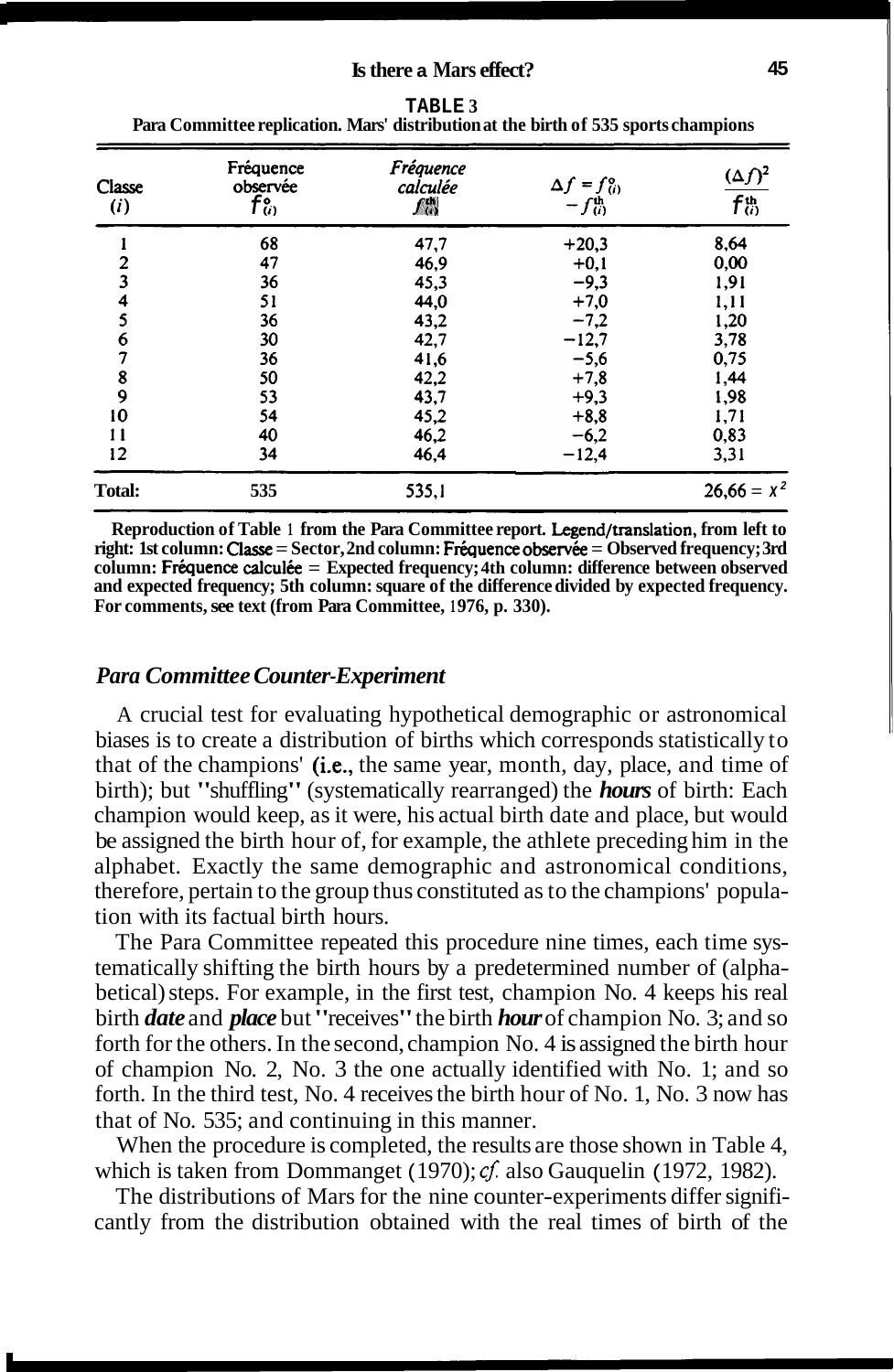champions. Our conclusion is accordingly, that the Mars effect, again replicated by the **Para** Committee, cannot **be** considered a (procedural) error or demographic artifact. Moreover, the values in Table 4, column  $f_{1,9}$  are very close to the theoretical (expected) values I calculated by my methodology and which were previously used by the **Para** Committee itself (see Table 3, third column).

That was not, surprisingly enough, the final conclusion in the **Para** Committee's report. Actually, the Para Committee discarded the results of their own counter-experiments. According to their rationale, it is "impossible" to calculate any expected **frequencies** for Mars because the problem is too complex. Without being more specific the report claims that I surely must have made some methodological mistake somewhere. Now it was the merit of the Zelen test to clarify the situation.

#### *The Zelen Test*

Professor Marvin Zelen of the Department of Biostatistics, **Harvard** University, suggested another experiment, later known generally as the "Zelen test" (Zelen, 1976). In **Zelen's** view that experiment should either prove or disprove the existence of the Mars effect. His rationale was as follows:

|                | Classement Alphabétique |       |         |       |               |                    |                      |      |         |      |        |  |
|----------------|-------------------------|-------|---------|-------|---------------|--------------------|----------------------|------|---------|------|--------|--|
| cl             | $f_{\mathfrak{o}}$      | $f_1$ | $f_{2}$ | $f_3$ | $f_{\bullet}$ | $f_{\mathfrak{s}}$ | $f_{\boldsymbol{6}}$ | ſ,   | $f_{3}$ | ſ,   | و,ر کر |  |
| 1              | 68                      | 45    | 55      | 44    | 44            | 56                 | 38                   | 47   | 50      | 40   | 46,6   |  |
| $\overline{2}$ | 47                      | 50    | 43      | 38    | 46            | 37                 | 52                   | 49   | 45      | 56   | 46,2   |  |
| 3              | 36                      | 46    | 47      | 52    | 46            | 43                 | 45                   | 51   | 45      | 42   | 46,3   |  |
| 4              | 51                      | 58    | 44      | 50    | 45            | 54                 | 49                   | 32   | 53      | 42   | 47,4   |  |
| 5              | 36                      | 35    | 42      | 40    | 42            | 31                 | 54                   | 44   | 44      | 50   | 42,4   |  |
| 6              | 30                      | 38    | 35      | 50    | 41            | 41                 | 31                   | 43   | 43      | 46   | 40,9   |  |
| 7              | 36                      | 31    | 48      | 34    | 37            | 44                 | 33                   | 50   | 37      | 36   | 38,9   |  |
| 8              | 51                      | 36    | 34      | 40    | 52            | 46                 | 40                   | 44   | 50      | 39   | 42,3   |  |
| 9              | 53                      | 48    | 51      | 52    | 48            | 51                 | 46                   | 38   | 42      | 40   | 46,2   |  |
| 10             | 53                      | 48    | 45      | 48    | 38            | 40                 | 53                   | 53   | 40      | 39   | 44,9   |  |
| 11             | 40                      | 54    | 48      | 34    | 49            | 46                 | 49                   | 42   | 37      | 41   | 44,4   |  |
| 12             | 34                      | 46    | 43      | 53    | 47            | 46                 | 45                   | 42   | 49      | 64   | 48,3   |  |
|                | $x^2$                   | 33,0  | 24,9    | 36,1  | 32,2          | 21,6               | 40,8                 | 43,1 | 25,8    | 60,4 | 25,4   |  |
|                | p                       |       | 0.8%    |       |               | 3%                 |                      |      | 0,6%    |      | 0,7%   |  |

**TABLE** 4 Para Committee's counter-experiment for sports champions

Explanations and comments: "Classement alphabétique" is alphabetical order. From left to **right:**  $c\ell$  = Mars sectors;  $f \rho$  = **actual** distribution of **Mars** at the birth of the champions;  $f \rho$ through  $f \cdot u = \text{under vectors}, f \cdot u = \text{equation of } \text{matrix and } \text{matrix of } \text{int}$  of the champions,  $f \cdot u = \text{matrix vectors}, f \cdot u = \text{distance of } \text{matrix of } \text{matrix.}$ <br>through  $f \cdot u = \text{distributions for the nine counter-experiments; } f \cdot u = \text{means of the nine counter-experiments, by Mars sector. The bottom rows marked  $\chi^2$  and p designate the chi$ square statistic and its probability under the null hypothesis, respectively. Values are obtained<br>by comparing the **actual** distribution,  $f_0$ , with the respective distribution of each counter-ex-<br>**periment**,  $f_1, f_2, \ld$ **periment,**  $f_1, f_2, \ldots, f_9$ . All nine differences are significant: Those between  $f_0$  and  $f_1, f_3$ ,  $f_4, f_6, f_7$ , and  $f_9$  are significant at  $p < .001$ . The remainder range **from**  $p < .05$  to  $p < .01$ . The overall comparison between  $f_0$  and  $f_1$ , (last column) yields  $p < 0$  1 (after Dommanget, 1970).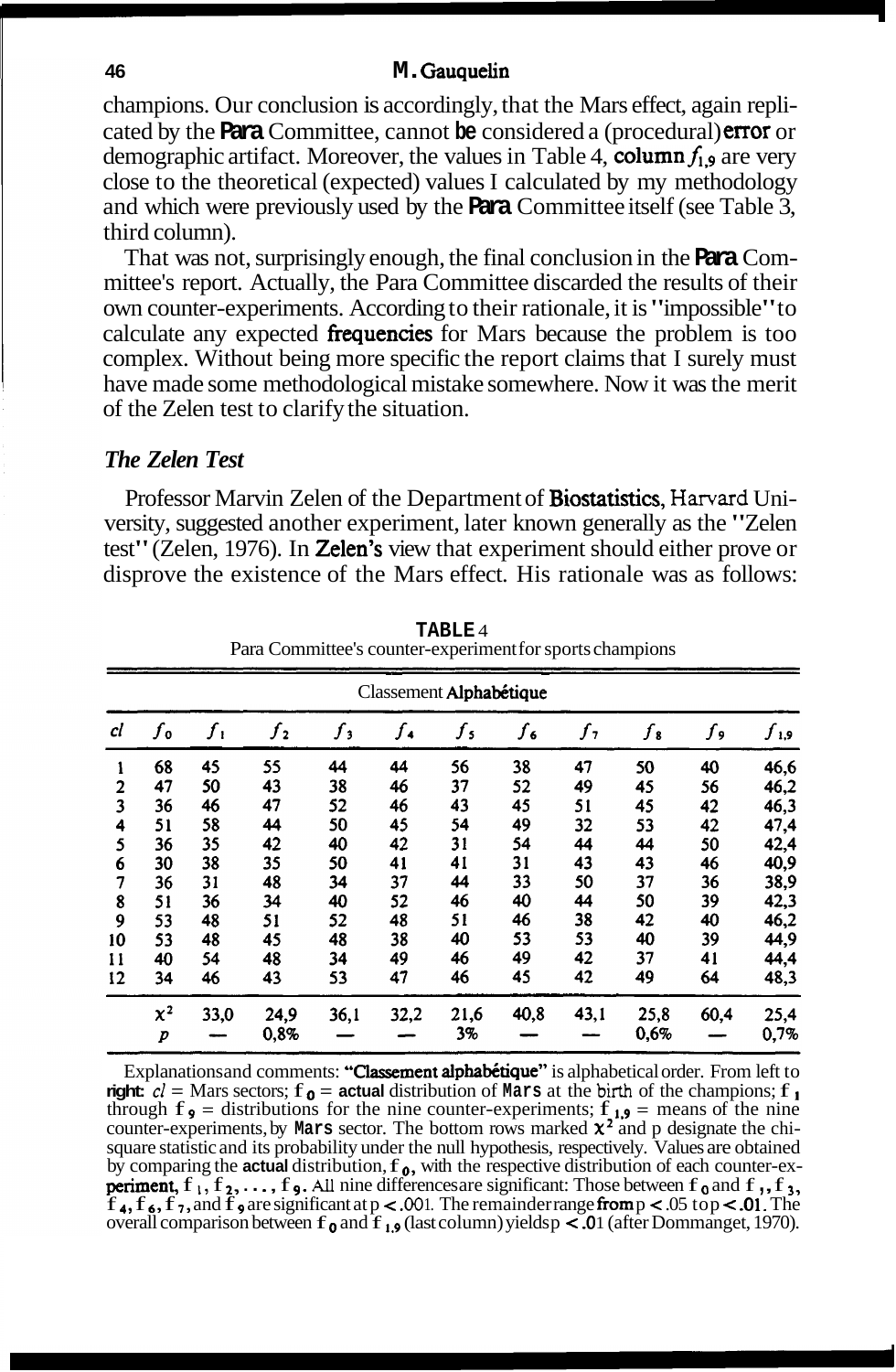Supposing the Mars configuration at the birth of champions is nothing but the consequence of an artifact, then all nonchampions born on the same day and in the same place as the former ought to exhibit the same phenomenon the consequence of an artifact, then all nonchampions born on the same day<br>and in the same place as the former ought to exhibit the same phenomenon<br>—that is, they, too, should have been born more frequently at the rise and —that is, they, too, should have been born more frequently at the rise and culmination of the planet (the "key sectors"). One merely needed to contact the registry offices of the birth places of the champions and request the hour of birth of everyone born on the same date and thus under identical astronomical and demographic conditions as those. Calculations of the positions of Mars at the hour of these additional births would yield the answer desired.

I agree to carry out the test under the close supervision of Zelen, Kurtz and Abell, managing to gather 16,756 birth hours of nonchampions born in the same week (i.e.,  $\pm 3$  days of the target date) and in the same places as 303 sports champions. The latter were drawn from the total of 2,088, using an objective procedure of which Zelen had been apprised beforehand.\*

I then sent photocopies of all birth records received from the registries to Paul Kurtz, chairman of the Committee for the Scientific Investigation of Claims of the Paranormal (CSICOP). Results of the test were published (Gauquelin, 1977). They provide an unequivocal answer within the framework of Zelen's reasoning: It is that Mars occupies "key sectors" significantly more frequently at the champions' births than is noted for the large number of other individuals, whose births occurred on the very same days and in the same places as the former. Table 5, reproduced from the Zelen test report, gives the main empirical evidence in a numerical format; Figure 4 is a graphic analog of this Table (when rotated 90" clockwise).

Eventually, the three CSICOP members involved in the Mars control studies, Professors Abell, Kurtz, and Zelen, would acknowledge that ". . . Gauquelin adequately allowed for demographic and astronomical factors in predicting the expected distribution of Mars sectors for birth times in the general population" (Abell, Kurtz, & Zelen, 1983).

**Discussion**<br>
What is the present status of the Mars effect? In its favor are the considerable statistical significance, the satisfactory checks of the procedures, the independent replication by the Para Committee, and the results of the Zelen test. So then, is there really a Mars effect?

> It is only fair at this point to mention that Kurtz, Zelen, and Abell conducted still another study on a fresh sample of 409 (U.S.) athletes, this time with negative outcome (Kurtz, Zelen,  $&$  Abell, 1979/1980). Personally, I do not consider this finding a real setback since the investigators failed to take the factor of eminence into adequate account: This factor, however, is

- -

<sup>\*</sup> "Michel Gauquelin had long before sent him (Zelen) three detailed descriptions of the sampling procedure which were entirely straightforward and barred Gauquelin himself from influencing the **data"** (Professor Richard Kammann, 1982).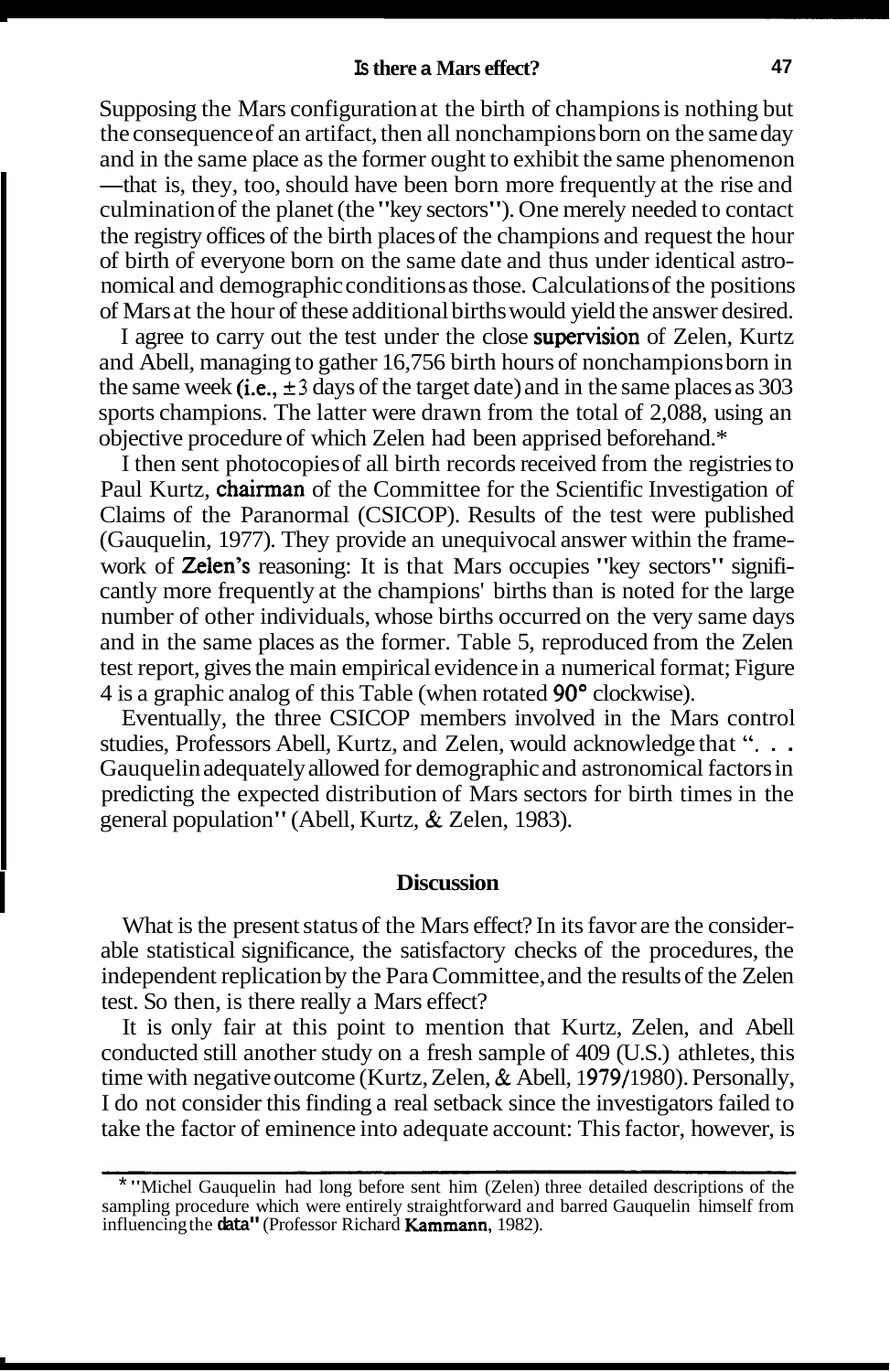|                                                                                                         |                                                             |                                               | Each of the Seven Days Taken Separately |                                       |                                        |                                               |
|---------------------------------------------------------------------------------------------------------|-------------------------------------------------------------|-----------------------------------------------|-----------------------------------------|---------------------------------------|----------------------------------------|-----------------------------------------------|
|                                                                                                         | Nonchampions                                                |                                               |                                         | Champions                             |                                        |                                               |
| Day                                                                                                     | N<br>Number<br>of Births                                    | k<br>Mars in<br>Key<br><b>Sectors</b>         | n<br>Number<br>of Births                | у<br>Mars in<br>Key<br><b>Sectors</b> | P<br>303 $(k/N)$                       | <b>CR</b>                                     |
| $-3 \, \text{days}$<br>$-2$ days<br>$-1$ day<br>0 day<br>$\triangleleft$ Iday<br>$+2$ days<br>$+3$ days | 2,302<br>2,354<br>2,485<br>2.341<br>2,460<br>2,449<br>2,365 | 347<br>382<br>436<br>373<br>422<br>395<br>390 | 303                                     | 66                                    | 46<br>49<br>53<br>48<br>52<br>49<br>50 | 3.2<br>2.7<br>2.0<br>2.8<br>2.1<br>2.7<br>2.5 |

TABLE **<sup>5</sup>** Results of the Zelen test

Comments: For each of the seven days centering on the champion's birth the observed frequency of **Mars** for champions **(=66;** column y) is significantly higher than the expected (empirical) figures for the nonchampions. The latter are listed in column p' and range from **46**  to **53.** The probability under the null hypothesis, of the difference between **66** and each of the expected frequencies **(46, 49,** etc.) can be determined by way of the respective critical ratios (CR). The seven values of CR (last column) correspond to plevels ranging from **.002** to **.05,**  two-tailed. The outcome for **"0** day," the champions' exact birthdate, is most interesting in the context: The appearance of Mars in key sectors exceeds the expected one to a particularly remarkable extent. The "expected **value** is of course based on the nonchampions **born** in the same locale and on the same day. The likelihood of that difference under a hypothesis of "no effect" is less than **006**. The overall results would seem to be the best confirmation that methodological errors cannot explain the Mars effect (from Gauquelin, **1977).** 

of paramount importance in the phenomenon at issue. **Kurtz,** Zelen, and Abell have maintained, on the other hand, that their sample does represent successful athletes sufficiently well. Professor **Ertel** on his part recently demonstrated that in the U.S. sample too many lower ranking athletes were aggregated with two few exemplary ones. He also showed that the more renowned those American Subjects, the more prominent also the Mars effect (Ertel, 1987).<br>
Consequently, I believe that the U.S. study, too—although of limited<br>
significance in itself—tends to substantiate the Mars effect f effect (Ertel, 1987).

Consequently, I believe that the U.S. study, too—although of limited significance in itself—tends to substantiate the Mars effect for outstanding champions (Gauquelin, 1979/1980). This assessment is shared by reviewers of the American tests (Curry, 1982; Eysenck, 1983).

May I conclude by saying how well I understand the skepticism of scientific investigators **confronted** with a claim like the Mars effect? I myself cannot but agree with the late astronomer, George **Abell,** as he wrote in his foreword to my *Dreams and Illusions of Astrology* (Gauquelin, 1979):

To be honest, I am highly skeptical of Gauquelin's findings and his hypothesis. The main reason is I cannot imagine a mechanism whereby the effect can be produced.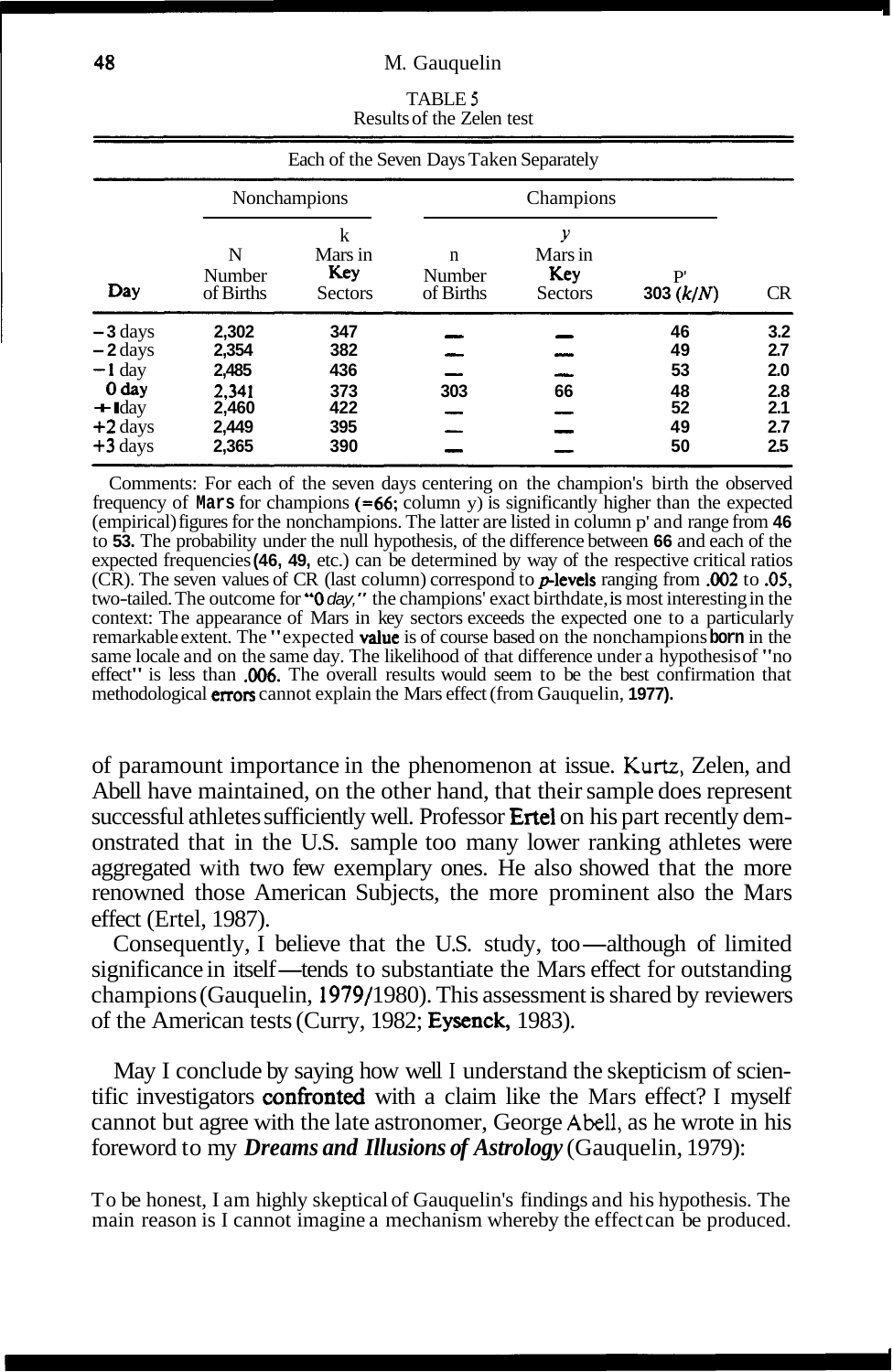Is there a Mars effect? **49** 



Fig. 4. Zelen test. **Mars** in key sectors for **sports** champions versus other births. The observed frequency (= "number\*' in graph) of sports champions' births with **Mars** in key sector *(8)*  is significantly higher than the **expected** number calculated from nonsports champions **born** in the **same** places, relative to each of the  $\pm 3$  days considered (from Gauquelin, 1977).

However, I do not know that the effect is not there; my skepticism cannot be considered closed-mindedness, any more than a gullible acceptance of astrology should be regarded as open-mindedness. If the planetary effects suggested by **Gau**quelin are real, then his discovery is of profound importance. Consequently, I think the Gauquelin evidence, based on a great **mass** of data collected over many years, deserves to be checked out. (Abell, 1979)

# **References**

Abell, G. (1 979). Foreword to: Gauquelin, **M.** *Dreams* and *illusions of astrology.* Buffalo, **NY:**  Prometheus **Books.** 

Abell, G. ( 1980). Personal communication.

Abell, G., **Kurtz,** P., & Zelen, **M.** (1983). The Abell-Kurtz-Zelen **"Mars** effect" experiments: A reappraisal. *The Skeptical Inquirer.* 7(Spring), 77-82.

**Curry,** P. (1982). Research on the **Mars** effect. *Zetetic Scholar,* 9, 34-53.

**Dean,** G. ( 1987). Review of Michel Gauquelin, *Birthtimes. Zetetic Scholar, 12/13,* 162- 165. Dommanget, **1.** (1970). *Preliminary report of the Para Committee.* 

Ertel, *S.* ( 1986). Wissenschafliche Qualitiit **und** progressive Dynamik **im** Gauquelin-Paradigma. Zeitschrift für Parapsychologie und Grenzgebiete der Psychologie, 28. 104-135.

Ertel, S. (1987). An assessment of the **Mars** effect. Invited paper presented at the 6th Annual Meeting of the Society for Scientific Exploration, Austin, Texas.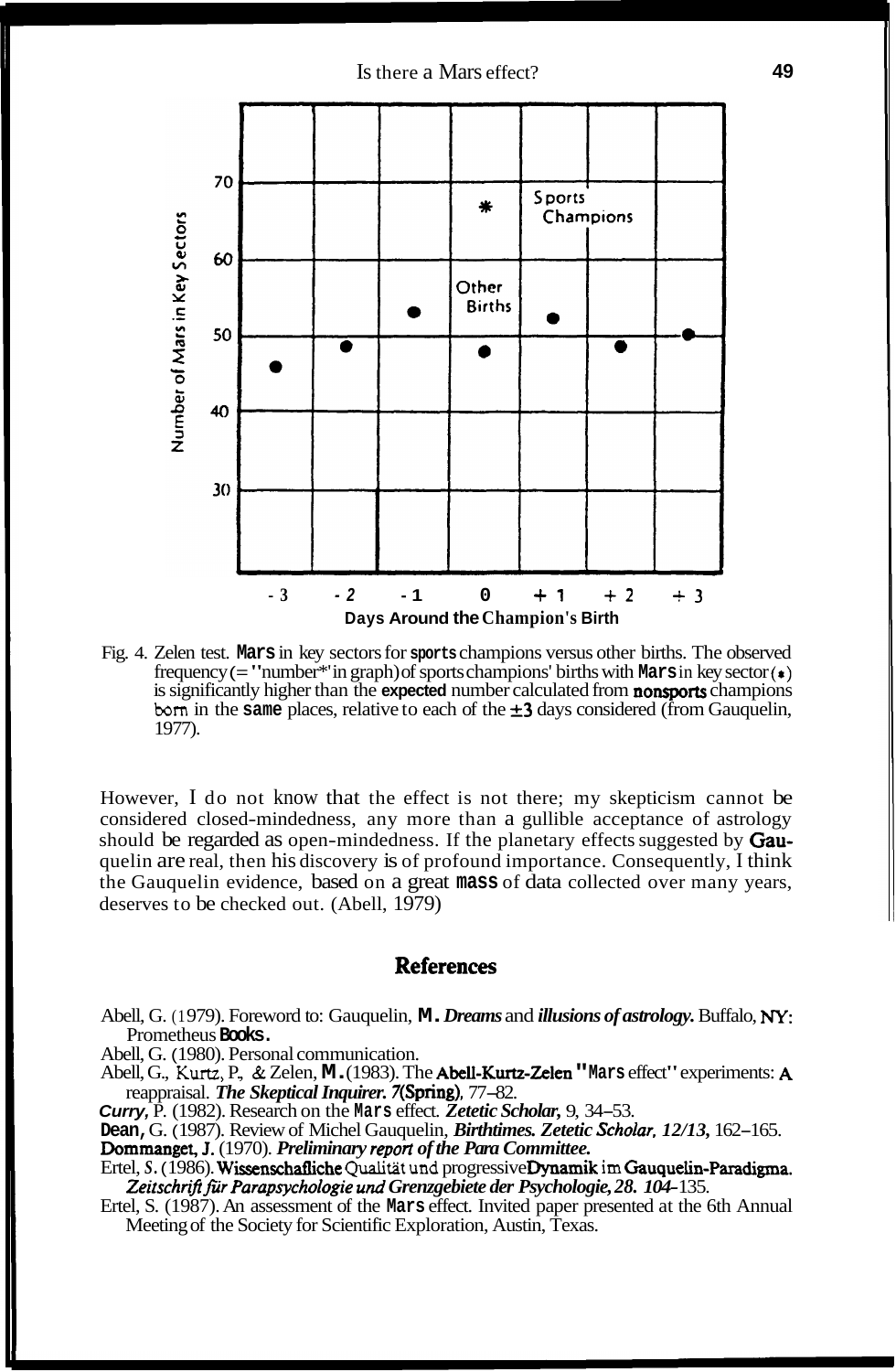- Ertel, S. (1988). Raising the hurdles for the athletes' Mars effect: Association co-varies with eminence. *Journal of Scientific Exploration, 2(1). 53-* 82.
- Eysenck, H. (1983). The Mars effectand its evaluation. *Zetetic Scholar*, 11, 29–32.
- Gauquelin, M. (1955). *L'influence des astres, étude critique et experimentale*. Paris: *Le* Dau-<br>phin.
- Gauquelin, M. (1960). *Les hommes et les astres*. Paris: Denoël.
- Gauquelin, M. (1972). Planetary effect at the time of birth of successful professionals, an experimental control made by scientists. *Journal of Interdisciplinary Cycle Research*, 3(2).  $381 - 389$ .
- Gauquelin, M. (1973). *Cosmic influences on human behavior.* **New** York: Stein & Day. (Re- vised updated edition: New York: Aurora **Press,** 1985.)
- Gauquelin, M. (1972). Planeten und Charakterzüge. Zeitschrift für Parapsychologie und *Grenzgebiete der Psychologie.* **1,** 12-36.
- Gauquelin, M. (1979). *The Mars effect and the sports champions. A new replication*. Series D, Vol. 6. Paris. LERRCP.
- Gauquelin, M. (1979). *Dreams* and *illusions of astrology.* Buffalo, **NY:** Prometheus **Books.**
- Gauquelin, M. (1980). *Your personality* and *the planets*. New York: Stein & Day. (Paperback edition, 1984.)
- Gauquelin, M. (1981). *Zodiac and character traits (statistical tests of zodiacal influences). Series* D, Vol. 8. Paris: LERRCP.
- Gauquelin, M. (1982). *Report on American data* Series D, Vol. 10. Paris: LERRCP.
- Gauquelin, M. ( 1982). Zodiac and personality: An empirical study. *The Skeptical Inquirer, 6.*  57-65.
- Gauquelin, M. (1982). Response to the statement of the Committee Para. *Zetetic Scholar, 10,*   $67 - 71.$
- Gauquelin, M. (1983). *Birthtimes.* A *scientific investigation of the secrets of astrology.* New York: **Hill & Wang.** (Paperback, 1984.)
- Gauquelin, M. (1984). Profession and heredity experiments. Computer re-analysis and new investigations on the same material. *Correlation,* 4, 8-24.
- Gauquelin, M. (1984). *2,145 physicians, army leaders, top executives.* New **Birthdata** Series, Vol. 1. Paris: **LERRCP.**
- Gauquelin, M. (1984). *1,540 authors, artists, actors, politicians, journalists*. New Birthdata Series, Vol. 3. Paris: LERRCP.
- Gauquelin, M. (1985). Astrological aspects at the birth of eminent people. *Correlation,* 5,  $2\bar{5} - 35.$
- Gauquelin, M. (1986). "Neo-Astrologie": Ein Überblick über ein vierzigjähriges Forschunsprogramm. *Zeitschriji fir Parapsychologie und Grenzgebiete der Psychologie, 28(1/2),*  76-86.
- Gauquelin, M. (1988). *Written in the stars The best of Michel Gauquelin*. **Wellingborough,** UK: Aquarian **Press.**
- Gauquelin, M. F. (1959). L'heure de la naissance. *Population,* **14.** 683-702.
- Gauquelin, M. F. (1971). Terrestrial modulation of the daily cycle of birth. *Journal of Interdis- ciplinary Cycle Research*, **2(2)**, 211–217.
- Gauquelin, M. F., & Gauquelin, M. (1957). *Méthodes pour étudier la répartition des astres dans le mouvement diurne.* Paris: LERRCP.
- Gauquelin, M., & Gauquelin, F. (1970). *Birth and planetary data gathered since 1949.* Six volumes. Paris: Laboratoire d'Etude des Relations entre Rythmes Cosmiques et Psychophysiologiques (LERRCP).
- Gauquelin, M., & Gauquelin, F. (1972). *Profession-heredity. Results of series A and B.* Paris: LERRCP.
- Gauquelin, M., & Gauquelin, F. (1973–1977). *Psychological monographs*. **Four** volumes. Paris: LERRCP.
- Gauquelin, M., & Gauquelin, F. (1977). The **Zelen** test and the **Mars** effect. *The Humanist*, 37, 30-35.
- Gauquelin, M., & Gauquelin, F. (1978). *Statistical tests of zodiacal influences. Profission* & *heredity.* Series *D,* Vol. 3. Paris: LERRCP.
- Gauquelin, M., & Gauquelin, F. (1979/1980). Star US sportsmen display the **Mars** effect. A comment on the Kurtz-Zelen-Abell experiment. *The Skeptical Inquirer.* 4(Winter), *3* 143.
- Gauquelin, M., **Deloche, R. M., & Tanon, F.** (1975). Temperamental **significance** of the planetary effect in heredity. Methodology and **results.** *Journal of Interdisciplinary Cycle Research. 6(1).* 60-70.